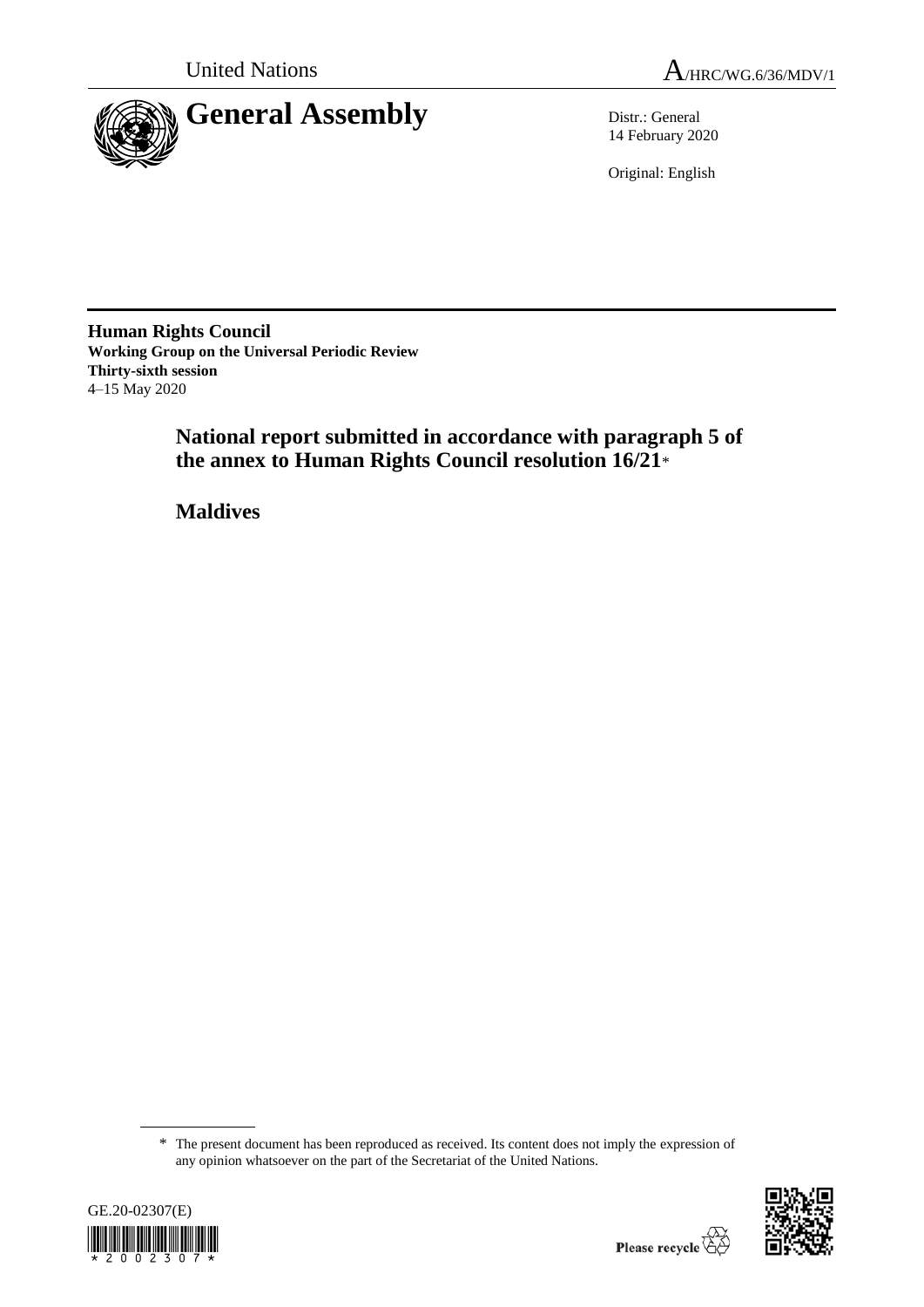# Contents

|     |           |                                                                                | Page |  |
|-----|-----------|--------------------------------------------------------------------------------|------|--|
|     |           |                                                                                | 3    |  |
| I.  |           |                                                                                |      |  |
| П.  |           |                                                                                |      |  |
|     | А.        |                                                                                | 5    |  |
|     | <b>B.</b> |                                                                                | 6    |  |
|     | C.        |                                                                                | 7    |  |
|     | D.        |                                                                                | 7    |  |
| Ш.  |           |                                                                                |      |  |
|     | А.        |                                                                                | 8    |  |
|     | <b>B.</b> |                                                                                | 10   |  |
|     | C.        |                                                                                | 10   |  |
|     | D.        |                                                                                | 11   |  |
|     | Е.        |                                                                                | 13   |  |
|     | F.        |                                                                                | 13   |  |
|     | G.        | Freedom of expression and protection of human rights defenders and journalists | 15   |  |
|     | H.        |                                                                                | 15   |  |
|     | I.        |                                                                                | 17   |  |
|     | J.        |                                                                                | 19   |  |
|     | Κ.        |                                                                                | 19   |  |
|     | L.        |                                                                                | 20   |  |
| IV. |           |                                                                                |      |  |
|     | А.        |                                                                                | 21   |  |
|     | Β.        |                                                                                | 22   |  |
|     | C.        |                                                                                | 22   |  |
| V.  |           |                                                                                |      |  |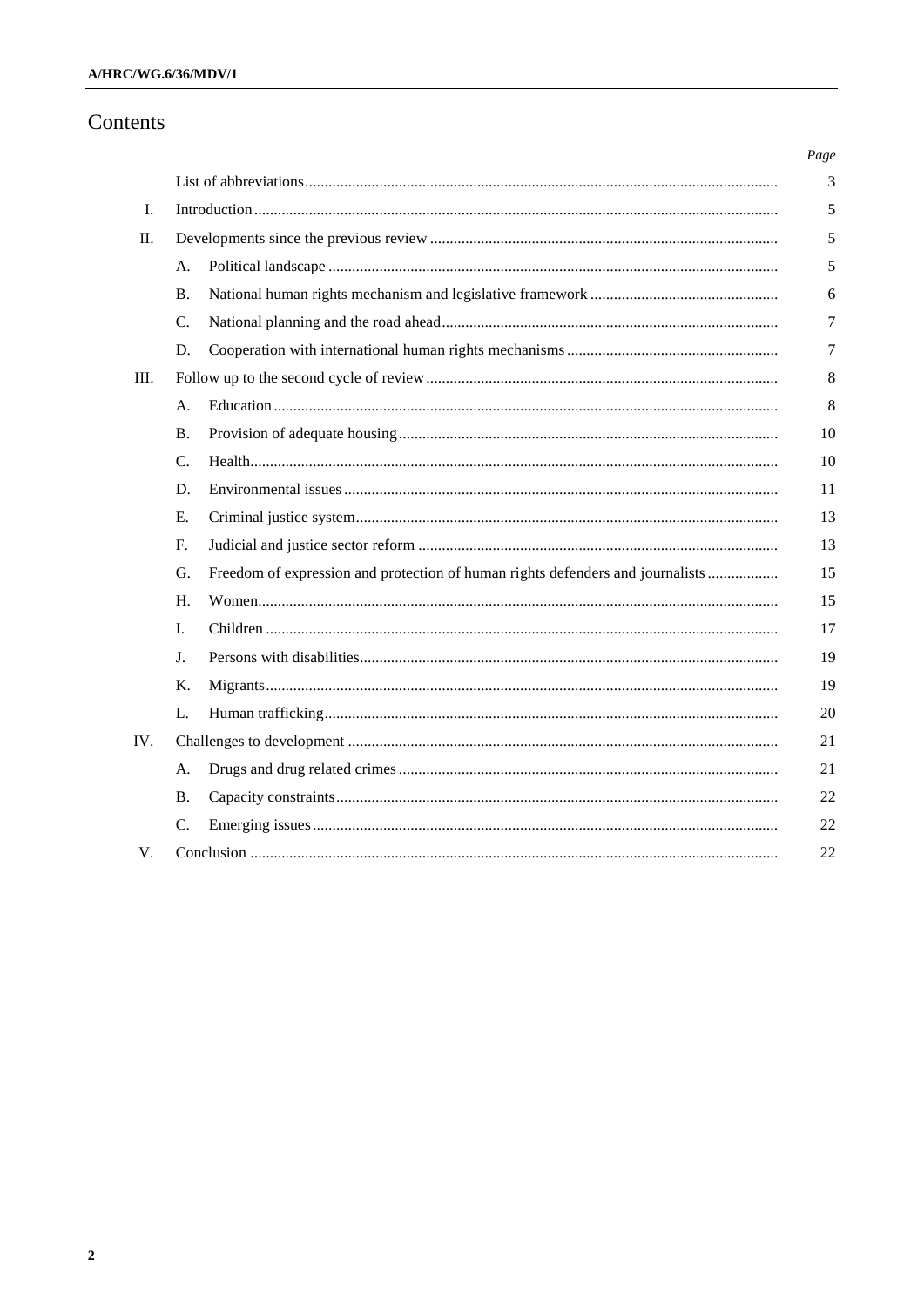# **List of abbreviations**

| AGO           | Attorney General's Office                                                                                            |
|---------------|----------------------------------------------------------------------------------------------------------------------|
| <b>CAT</b>    | Convention against Torture and Other Cruel, Inhuman or Degrading<br><b>Treatment or Punishment</b>                   |
| <b>CEDAW</b>  | Convention on the Elimination of All Forms of Discrimination against<br>Women                                        |
| <b>CRPA</b>   | Child Rights Protection Act                                                                                          |
| <b>CSO</b>    | Civil Society Organization                                                                                           |
| <b>DHS</b>    | Demographic Health Survey                                                                                            |
| <b>DJA</b>    | Department of Judicial Administration                                                                                |
| DV            | <b>Domestic Violence</b>                                                                                             |
| <b>EPA</b>    | <b>Environmental Protection Agency</b>                                                                               |
| <b>FCSC</b>   | Family and Children Service Centre                                                                                   |
| <b>FPA</b>    | <b>Family Protection Authority</b>                                                                                   |
| <b>GBV</b>    | <b>Gender Based Violence</b>                                                                                         |
| <b>GCF</b>    | Green Climate Fund                                                                                                   |
| <b>HRCM</b>   | Human Rights Commission of the Maldives                                                                              |
| <b>JSC</b>    | Judicial Service Commission                                                                                          |
| <b>LRA</b>    | Labour Relations Authority                                                                                           |
| <b>MED</b>    | Ministry of Economic Development                                                                                     |
| <b>MHA</b>    | Ministry of Home Affairs                                                                                             |
| <b>MOE</b>    | Ministry of Education                                                                                                |
| <b>MOHE</b>   | Ministry of Higher Education                                                                                         |
| <b>MOGFSS</b> | Ministry of Gender, Family and Social Services                                                                       |
| <b>MPS</b>    | <b>Maldives Police Service</b>                                                                                       |
| <b>MVR</b>    | Maldivian Rufiyaa                                                                                                    |
| NCD           | Non-communicable Diseases                                                                                            |
| NDA           | National Drug Agency                                                                                                 |
| <b>NDMA</b>   | National Disaster Management Authority                                                                               |
| <b>NDMC</b>   | National Disaster Management Centre                                                                                  |
| NDP           | National Development Plan                                                                                            |
| <b>NHRAP</b>  | National Human Rights Action Plan                                                                                    |
| <b>NPM</b>    | <b>National Preventive Mechanism</b>                                                                                 |
| <b>NSPA</b>   | National Social Protection Agency                                                                                    |
| <b>OHCHR</b>  | Office of the High Commissioner for Human Rights                                                                     |
| <b>OPCAT</b>  | Optional Protocol to the Convention against Torture and Other Cruel,<br>Inhuman or Degrading Treatment or Punishment |
| <b>PGO</b>    | Prosecutor General's Office                                                                                          |
| <b>PWD</b>    | Person with Disabilities                                                                                             |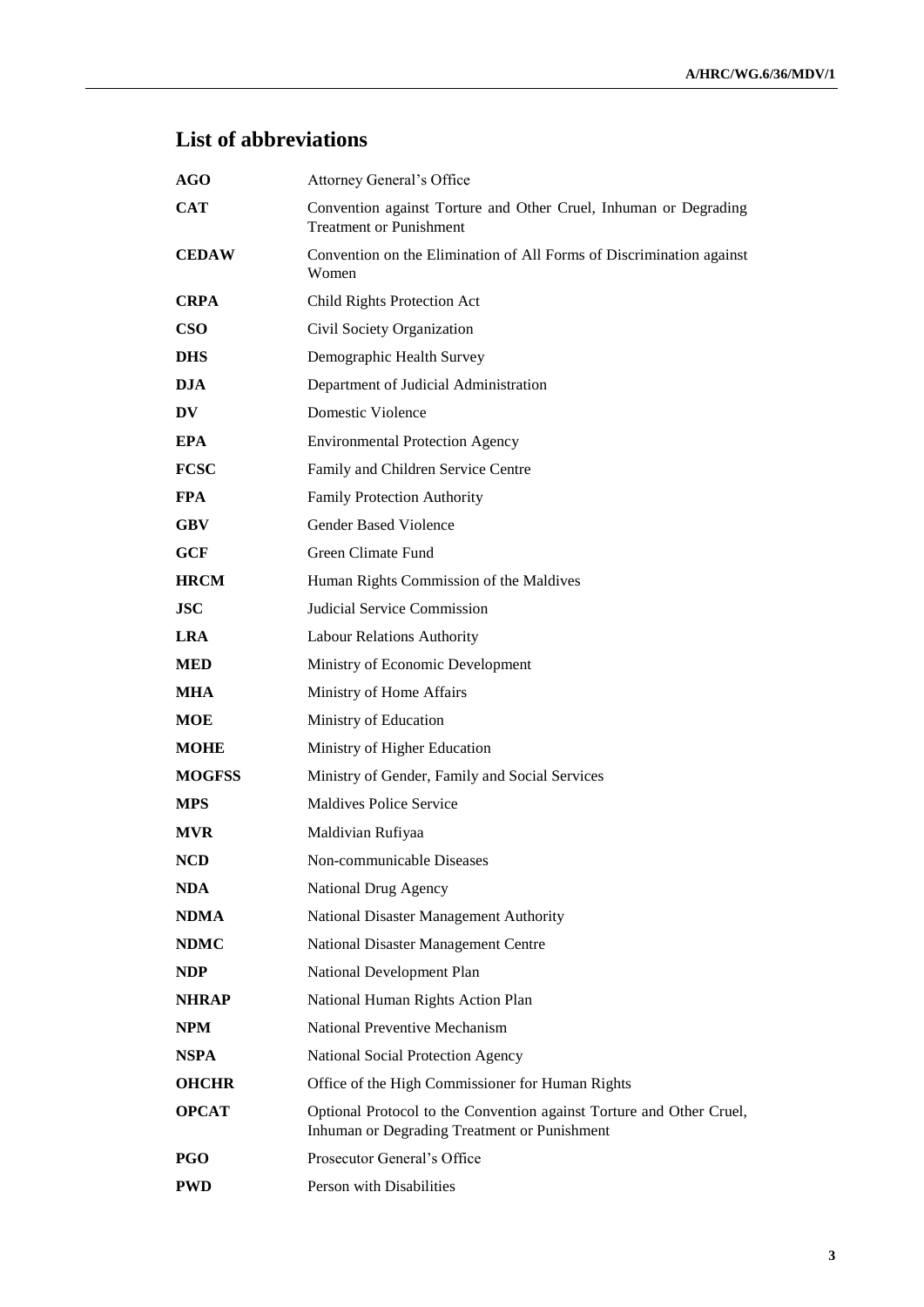| SAP           | Strategic Action Plan                 |
|---------------|---------------------------------------|
| <b>SEN</b>    | <b>Special Educational Needs</b>      |
| <b>SIDS</b>   | <b>Small Island Developing States</b> |
| <b>SOE</b>    | <b>State Owned Enterprise</b>         |
| SOP           | <b>Standard Operating Procedure</b>   |
| <b>SRH</b>    | Sexual Reproductive Health            |
| UN            | <b>United Nations</b>                 |
| <b>UNDP</b>   | United Nations Development Program    |
| <b>UNICEF</b> | United Nations Children's Fund        |
| UPR           | Universal Periodic Review             |
| WDC           | Women's Development Committee         |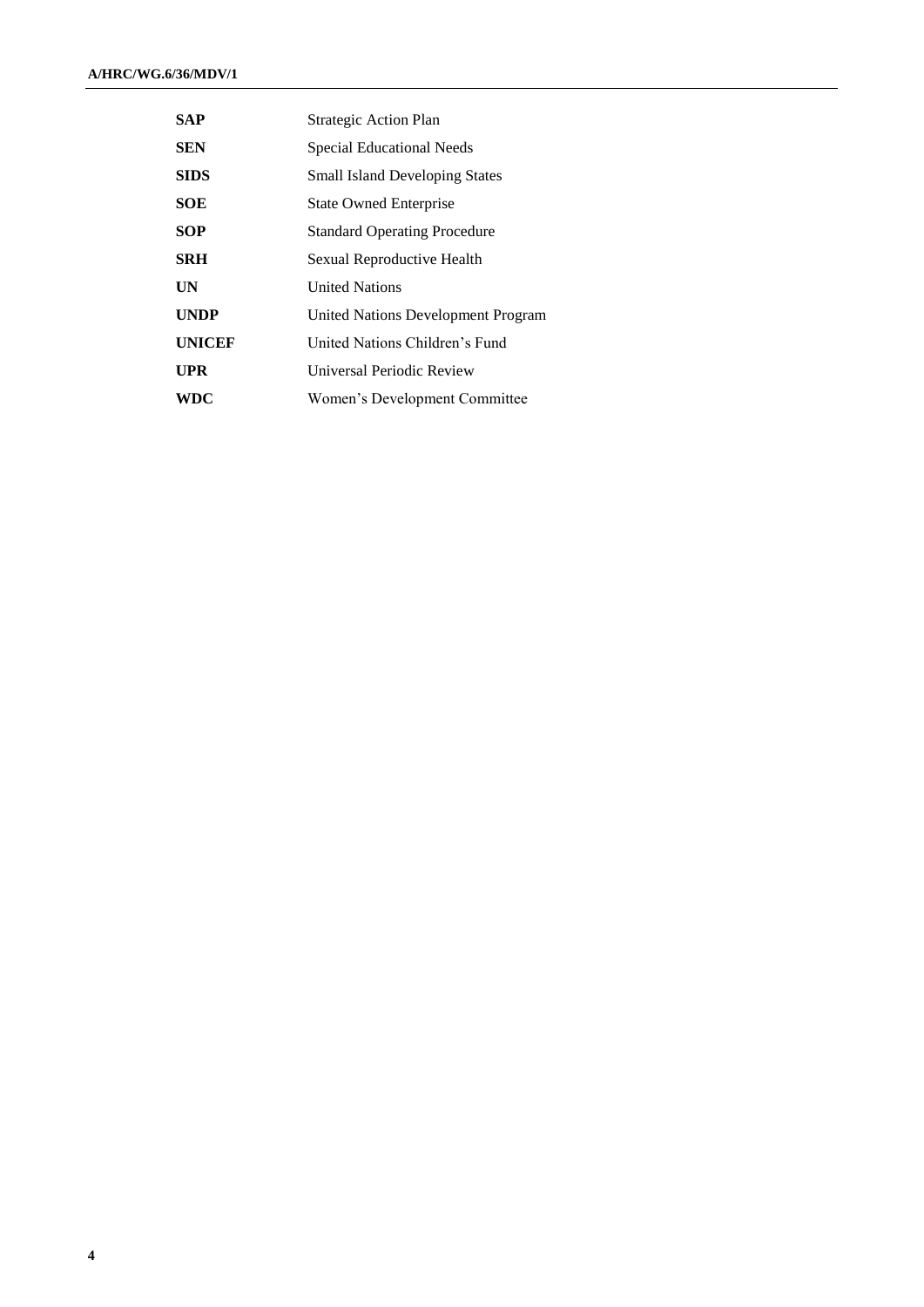# **I. Introduction**

1. This Report is submitted in accordance with UN Human Rights Council Resolution 16/21. The Report provides an account of the implementation of 198 accepted recommendations, noted recommendations 143.13, 144.11, 144.14, 144.40, 144.41, 144.42 and partial implementation of noted recommendations 143.25, 143.27, 143.28 and 144.12 following Maldives' second cycle of UPR.

2. This Report highlights progress achieved by Maldives over the last four years, in primary sectors of development and protecting human rights. Despite noteworthy achievements, Maldives still faces barriers to development due to limited resources, constraints in technical capacity, and deficiencies within the governance framework.

3. Maldives' preparations for the third cycle of the UPR were launched in early 2019. A Workshop was conducted in collaboration with OHCHR, to familiarize Government and Non-Governmental stakeholders to the reporting mechanism. On 19 December 2019, President Ibrahim Mohamed Solih convened the National Standing Committee<sup>1</sup> to spearhead all works relating to the formulation of the Report. Consultations were conducted with HRCM and CSOs, in January 2020.

# **II. Developments since the previous review**

# **A. Political landscape**

#### **Recommendation: 141.77, 143.43, 143.56, 143.57, 144.40, 144.41, 144.42**

4. Maldives adopted a multi-party system of governance with the adoption of a new Constitution in 2008, which introduced a plethora of fundamental rights, separation of powers, and established oversight institutions to ensure effective checks and balances.

5. Today, Maldives is still working to bring the changes envisaged in the new Constitution within the existing and long-entrenched structural and normative constraints.

6. During this reporting period, Maldives faced heavy scrutiny for the undemocratic acts of the last administration. Rampant corruption, paralyzed judicial institutions, and State encroachment on fundamental rights were the norm.

7. The previous administration utilized its parliamentary majority to pass legislation such as the Protection of Reputation and Freedom of Expression Act (Defamation Act) and the Anti-Defection Act, which curtailed the rights of political opponents and the press. Prevention of Terrorism Act and other legislation were widely misused to suppress opposition and all major political leaders were sentenced to imprisonment.

8. The then Government declared a State of Emergency in 2018, detained two Supreme Court justices including the Chief Justice, suspended Constitutional protections on arrest and detention, banned public assemblies, granted sweeping powers to security forces which were used to arbitrarily detain dissidents, and threatened media stations with closure.

9. The ruling coalition paralyzed the Parliament and halted its effective functioning with the use of security forces. Parliamentary sessions were forced into an indefinite suspension.

10. Following the 2018 Presidential Elections, all politically motivated convictions were appealed and consequently quashed by the courts, and the Anti-Defection Act was repealed.

11. In November 2018, President Solih took the Oath of Office with the promise of restoring rule of law and democratic values, promoting and protecting human rights, and strengthening the governance system in the country.

12. Following a peaceful transition of power, the ruling coalition secured a supermajority in the Parliamentary Elections conducted in April 2019.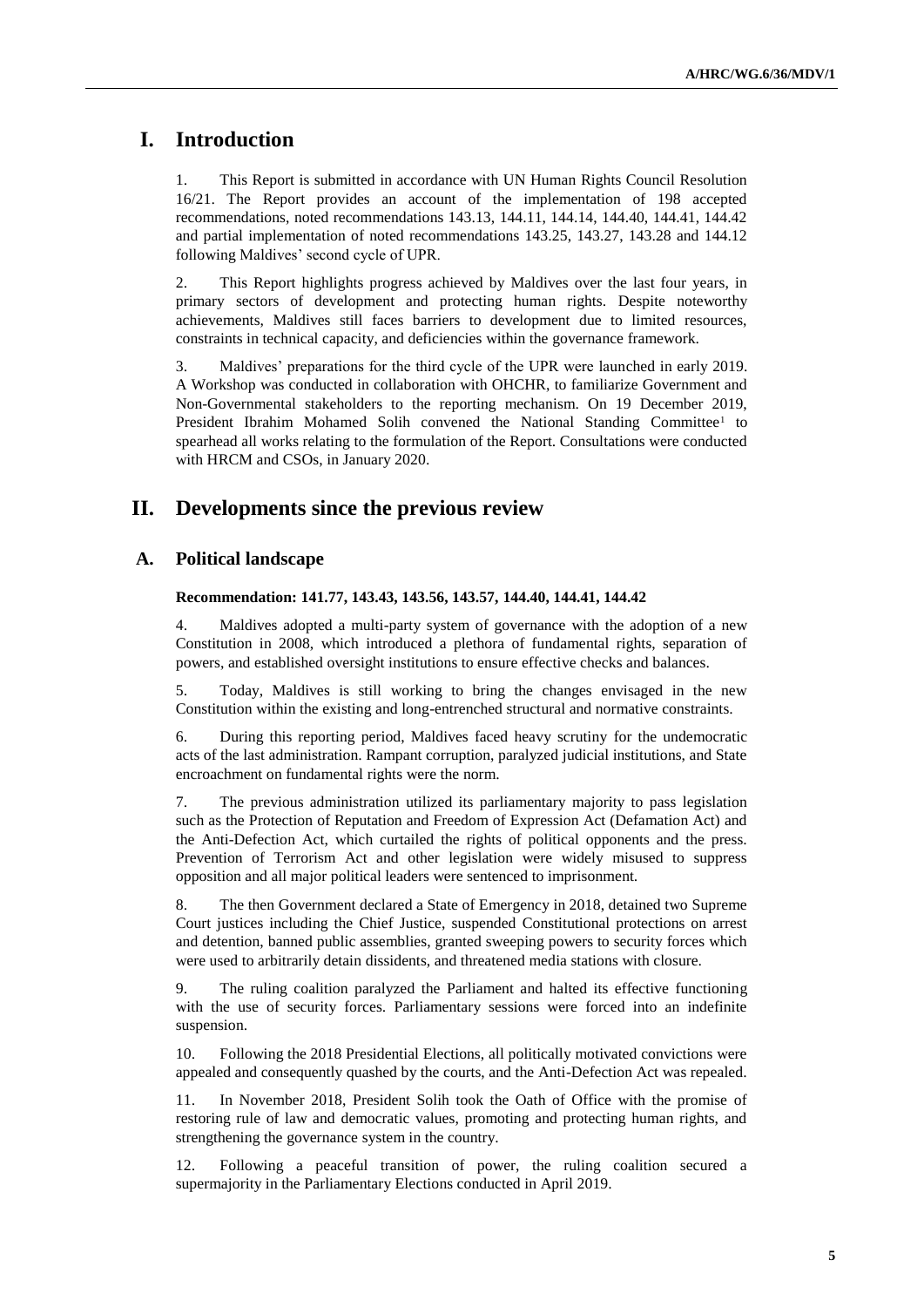13. These political gains presented the new administration with a unique opportunity to remedy the institutional, legislative and structural deficiencies within the State, and consolidate democratic values and norms.

14. Presidential Commissions were established to conduct transparent and impartial investigations into deaths and enforced disappearances<sup>2</sup>, and misuse of Government funds by the previous administration<sup>3</sup>. Presidential Committees were established to review cases of unlawful termination of employment<sup>4</sup> and investigate unjust and corrupt practices in awarding social housing.<sup>5</sup>

15. A Transitional Justice Bill was submitted to Parliament in October 2019, to fulfill the Government's pledge to investigate violations of human rights and fundamental freedoms, including acts of torture, and ensure accountability.

16. The Government launched a Zero-Tolerance to Corruption policy, unveiled an online portal to facilitate anonymous reporting of corruption and in a first for Maldives, the President and his Cabinet declared their assets to the public.

#### **B. National human rights mechanism and legislative framework**

#### **Recommendation: 141.1, 141.2, 141.3, 141.4, 141.5, 141.6, 141.7, 141.20, 141.100, 141.101, 143.23, 143.26, 143.27, 143.28, 143.29, 143.57, 144.40**

17. Over the past four years, HRCM has undertaken considerable work in its capacity as the NPM to prevent torture in detention facilities. It has also collaborated with relevant State institutions, to review draft legislations pertaining to fundamental rights, conducted Human Rights Clinics since 2012 to instill respect for and create awareness on human rights within island communities, and engaged constructively with international mechanisms to reflect the human rights situation of the country.

18. The result of suo motu proceedings initiated by the Supreme Court against HRCM in 2014 restricted their ability to engage with international mechanisms. The effects of this decision will be negated by the amendments submitted by the Government to the Human Rights Commission's Act. These amendments include provisions enabling HRCM to communicate with and submit reports to international organizations and all UN organs without restriction.

19. The Government will continue to fully cooperate and support the HRCM, in the independent and proper execution of its functions. The Government acknowledges the concerns regarding budgetary constraints faced by HRCM, and is prepared to discuss measures to increase the resources of the institution, following an independent capacity audit and needs assessment.

20. The National Human Rights Framework launched in  $2016<sup>6</sup>$  identifies fourteen outcome areas for the promotion, protection and fulfilment of fundamental rights, which constitutes a significant effort to instill a culture of human rights within State institutions.

21. This Framework will be supplemented by the NHRAP, which is in the final stages of formulation. The Plan will identify targets, activities and timelines for institutions to implement measures in the realization of fundamental rights.

22. The Government recognizes the need to strengthen the legislative framework of Maldives to ensure the protection of fundamental rights.

23. To this end, the present administration conducted a legislative review within its first 100 days, and legislation enacted to target or disadvantage a particular group of people were amended.

24. In addition, legislative amendments needed to strengthen the autonomous functioning of the HRCM, Elections Commission, Anti-Corruption Commission, JSC, Civil Service Commission, Auditor General and the Prosecutor General, containing provisions to ensure that the members of these institutions act independently and uphold strict ethics and standards, have been submitted to Parliament. The Bills further insert provisions on declaration of assets and strengthen accountability to Parliament.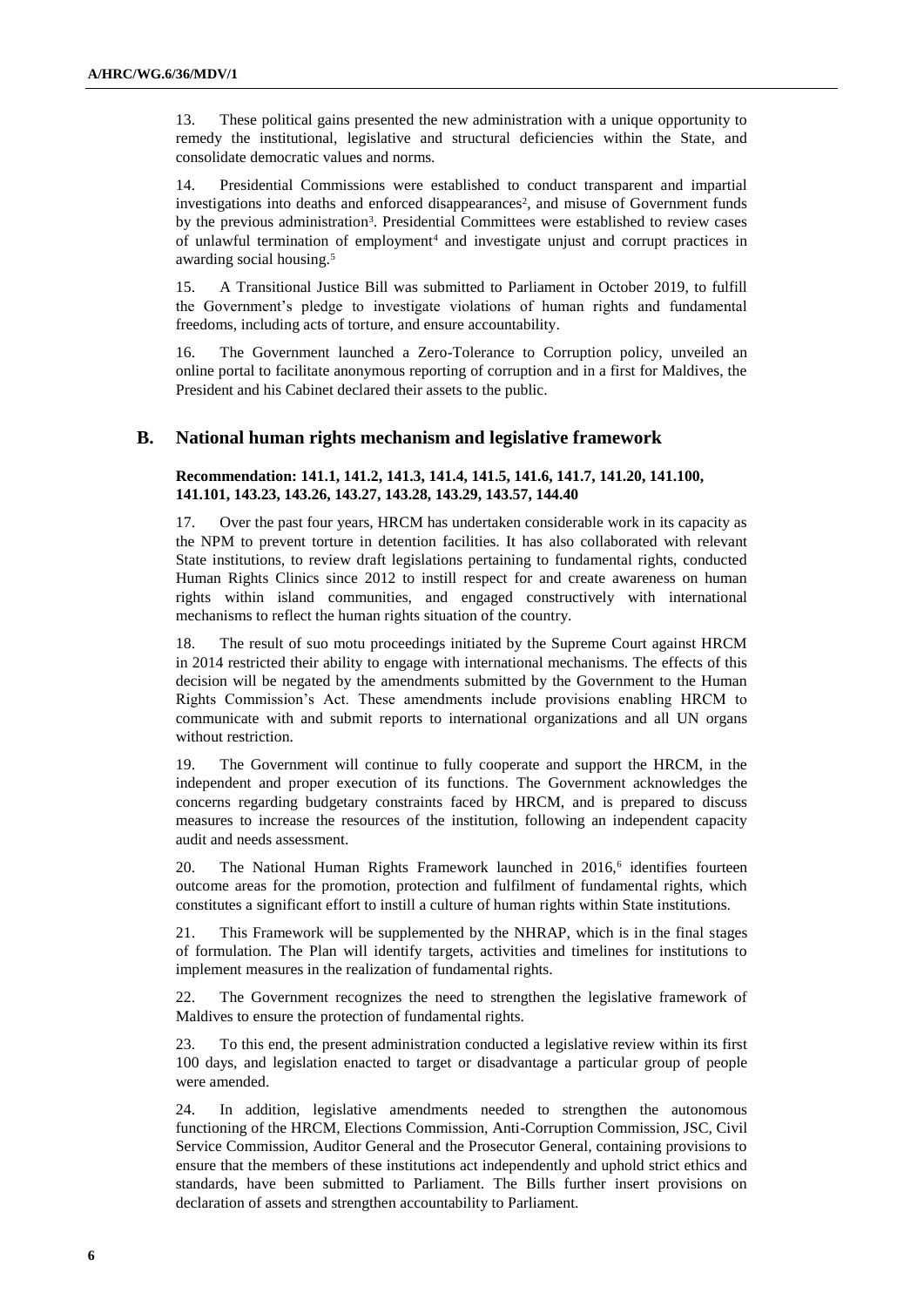25. The Legislative Agenda 2019-2023, identifies more than 200 laws that need to be enacted or amended. Key pieces of legislation enacted in 2019 include the Act on Presidential Commissions, Legal Professions Act, Heritage Act, Whistle Blower Protection Act, Juvenile Justice Act, CRPA and Second Amendment to the Prevention of Terrorism Act.

26. Additionally, Gender Equality Act, Criminal Procedure Act, National Wage Policy Act and the Act repealing the Defamation Act are significant laws adopted during this reporting period.

### **C. National planning and the road ahead**

27. The lack of planning and prioritization exhibited by past national development efforts have resulted in unsustainable development and poor resource allocation. National planning was resumed after 7 years, which enabled greater coordination and organization of development efforts, maximized results-based budgeting and addressed areas in urgent need for reform.

28. The current Government achieved 83% of its 100-Day Action Plan<sup>7</sup> and continues to fulfill its pledges under the plan. Subsequently, a comprehensive SAP 2019-2023<sup>8</sup>, was devised in consultation with all stakeholders including CSOs. The SAP, which is aligned with the 2030 Agenda for Sustainable Development, identifies developmental targets under five main sectors; Blue Economy, Caring State, Dignified Families, Jazeera Dhiriulhun (Island way of Life) and Good Governance. It addresses underlying themes including climate resilience and sustainability, gender equality and establishes institutional arrangements, to prevent fragmented implementation of policies.

29. The SAP will be complemented by the proposed NDP and National Spatial Plan which aims to achieve sustainable and decentralized development.

### **D. Cooperation with international human rights mechanisms**

#### **Recommendation: 141.16, 141.17, 141.18, 141.19, 143.10, 143.11, 143.14, 143.15, 143.18, 143.20, 143.21, 143.24, 143.25, 143.30, 143.31**

30. The continued violations of human rights, suppression of freedom and the State of Emergency declared by the previous Government received wide international condemnation leading to international isolation.

31. In September 2016, Maldives was placed on the Commonwealth Ministerial Action Group agenda due to the deteriorating human rights situation and rule of law, and was warned of possible suspension. Consequently, Maldives exited the Commonwealth on 13 October 2016.

32. In 2017, the European Union adopted a legal framework for sanctions, including travel bans and asset freezes, against parties responsible for undermining rule of law, violating human rights and obstructing an inclusive political solution.

33. The current Government adopted a progressive foreign policy with the aim to reengage with the international community. On 1 February 2020, Maldives re-joined the Commonwealth.

34. Maldives extended a standing invitation to all thematic special procedures in 2006. However, during this reporting period, the previous administration denied requests by special procedures mandate holders to visit Maldives. On 1 February 2019, Maldives reaffirmed its standing invitation.

35. The UN Special Rapporteur in the field of cultural rights, Ms. Karima Bennoune, visited Maldives in June 2019, marking the first visit from a special procedures mandate holder in six years. In November 2019, UN Special Rapporteur on Torture and Other Cruel, Inhuman or Degrading Treatment or Punishment, Mr. Nils Melzer, conducted his assessment. In March 2020, UN Special Rapporteur on the Promotion and Protection of the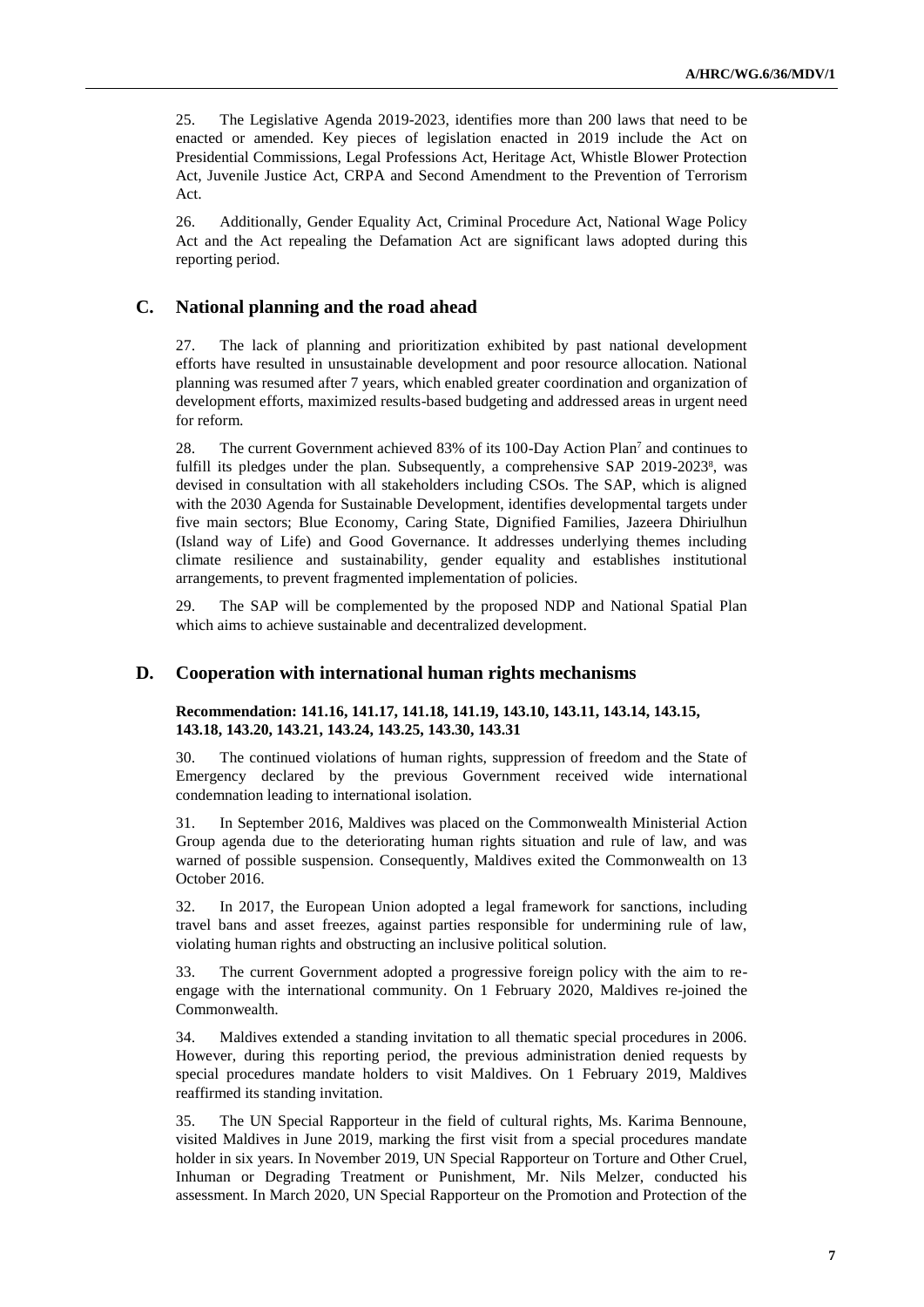Right to Freedom of Opinion and Expression, Mr. David Kaye is confirmed to visit Maldives.

36. During May and December 2016, February 2018, March 2019 and January 2020, visits were conducted by OHCHR's Chief of Rule of Law, Equality and Non-Discrimination Branch, Ms. Mona Rishmawi.

37. Maldives actively participates in annual Human Rights Council Sessions, and UPR Working Group Sessions to give constructive recommendations to States under review. Maldives continues to engage with the UN Working Groups and UN Human Rights Committee on individual communications transmitted to the Government.

38. As such, within the 100-day pledges of the Government, updates were provided to the UN Working Group on Arbitrary Detention on all communications transmitted to Maldives, and the Government continues to engage with the UN Working Group on Enforced and Involuntary Disappearances concerning the case of Mr. Ahmed Rilwan.

39. Maldives is party to seven core international human rights conventions, and has been a signatory to CAT since 2004. On 6 February 2017, the National CAT and OPCAT Committee was convened to implement international obligations under CAT and OPCAT, including submitting the initial report.

40. On 17 October 2017, Maldives' initial report under CAT was submitted, and the review session was held from 27-28 November 2018. As promised during the review, on 25 October 2019, the Government submitted a follow-up report.

41. On 17 December 2019, the President signed the declaration in relation to Article 22 of CAT, recognizing the competence of the Committee against Torture to receive and consider individual communications.

42. Work is underway to submit International Convention for the Protection of All Persons from Enforced Disappearance for ratification to the Parliament, a convention which Maldives has been signatory to since 6 February 2007.

43. On 24 December 2019, the Cabinet decided to lift the reservations to paragraph 1 subsections (b), (e), (g) and (h), and paragraph 2 of Article 16 of CEDAW. On 2 February 2020, the decision was forwarded to the Parliament for endorsement.

44. Additionally, during this reporting period, Maldives submitted its sixth Periodic Report under CEDAW and its initial report under Convention on the Rights of Persons with Disabilities.

45. The absence of proper information retention mechanisms within institutions remains a hurdle for Maldives in fulfilling its treaty reporting obligations. To remedy this, on 10 December 2019, AGO and HRCM launched the Maldives Human Rights Portal, which serves as a one-stop destination to follow up on the status of implementation of Maldives' international obligations. Efforts are underway to establish a National Mechanism for Reporting and Follow-up.

46. The Government is considering its position on recommendations 143.14, 143.15 and 143.18.

# **III. Follow up to the second cycle of review**

# **A. Education**

#### **Recommendation: 141.80, 141.98, 141.109, 141.110, 141.111, 141.112, 141.113, 141.114, 141.115, 141.116**

47. Maldives, having achieved near-universal literacy rate, prioritizes provision of quality education without any discrimination. Despite geographical challenges, Maldives has ensured access to education across the country. By end of 2018, 88211 students were enrolled in educational institutions across the nation.<sup>9</sup>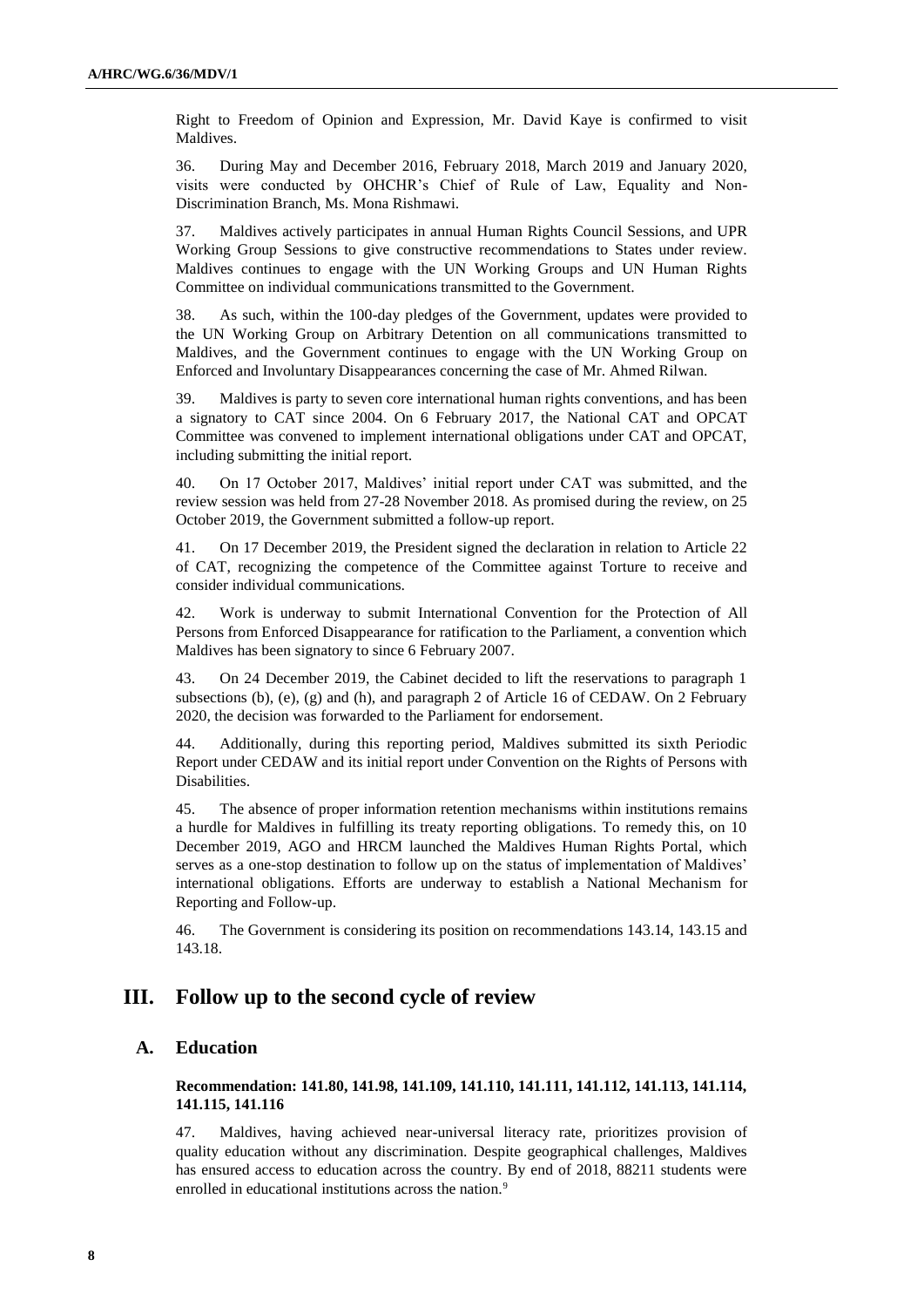48. The Constitution ensures the right to education without discrimination of any kind. The Pre-School Act obliges the Government to ensure pre-school education for all children of pre-school age. The Constitution and the newly ratified CRPA obliges the State to provide free primary and secondary education and stipulates that both the parents and the State must provide primary and secondary education to every child.

49. Accordingly, free textbooks and stationery vouchers are provided. MOE allocates a special allowance per head to the schools enrolling children with special needs, and additional support is provided to children with other vulnerabilities.

50. The Constitution obligates the State to ensure general availability of higher education opportunities for citizens. The Government has introduced a Free First Degree Project, where 3087 individuals were afforded the opportunity to enroll in first degree programs from all areas of study, across all colleges and universities in Maldives. The Government allocated more than MVR 30 Million (USD 194,553) to this project. Further, in 2019, the Government reduced the interest rate on higher education and training loan schemes to 3% and allowed longer repayment periods.

51. The Education Bill, and Higher Education Bill were formulated and submitted to the Parliament on 6 December 2019 with the aim of strengthening the legal framework governing education in Maldives.

52. With the view to enhancing quality of education providers, in 2016, the Government required teachers to obtain at least diploma level training in teaching. Under a special arrangement with Maldives National University, a project was conducted in 2017, to train 3000 teachers up to the first degree level. During this period, MOE collaborated with the World Bank to undertake the Enhancing Education Development Project. MOE continues to receive assistance from different UN organs, and in 2019, Maldives became a beneficiary of the Global Partnership for Education.

53. Since the implementation of a new curriculum in 2015, human rights education has been incorporated into the syllabus and continues to be taught on a key-stage basis. Further, the new curriculum utilizes 21st century learning and seeks to instill key competencies needed for the globalized world.

54. MOHE was established under the current administration, with the mandate to oversee and enhance the provision of higher education in Maldives. An institutional audit of higher education facilities was conducted, to assess and monitor quality of services. Maldives National Qualification Framework is currently under review.

55. Children in conflict with the law who are deprived of education are assessed individually to determine their educational needs and develop a corresponding educational plan. Efforts are underway to seek technical assistance to develop alternative pathways that can accommodate dropouts and children in conflict with the law.

56. The Inclusive Education policy allows children with SEN to be enrolled in mainstream schools and the assessment policy for the new curriculum allows for educational adaptations to be made for children. Arrangements are made to ensure PWDs' access to their respective classes, however, ensuring their access to entire school buildings remains a challenge. In 2019, a new school was opened in the capital region, with ramps that allow PWDs to access the whole school premises. The Government recognizes the critical need across the country for trained teachers who specialize in SEN, hence an assessment was conducted within the Government's 100 day pledges to determine resources required to strengthen special needs education in schools.

57. In 2016, B-Tech stream was introduced to all schools in Maldives to provide vocational training and technical education, and Technical and Vocational Education and Training Authority and Maldives Polytechnic continues to offer vocational trainings across different sectors. Since 2016, with the assistance of Global Partnership for Education and the World Bank, efforts are underway to design a comprehensive mechanism of alternative pathways for students wishing to acquire alternative skills and training.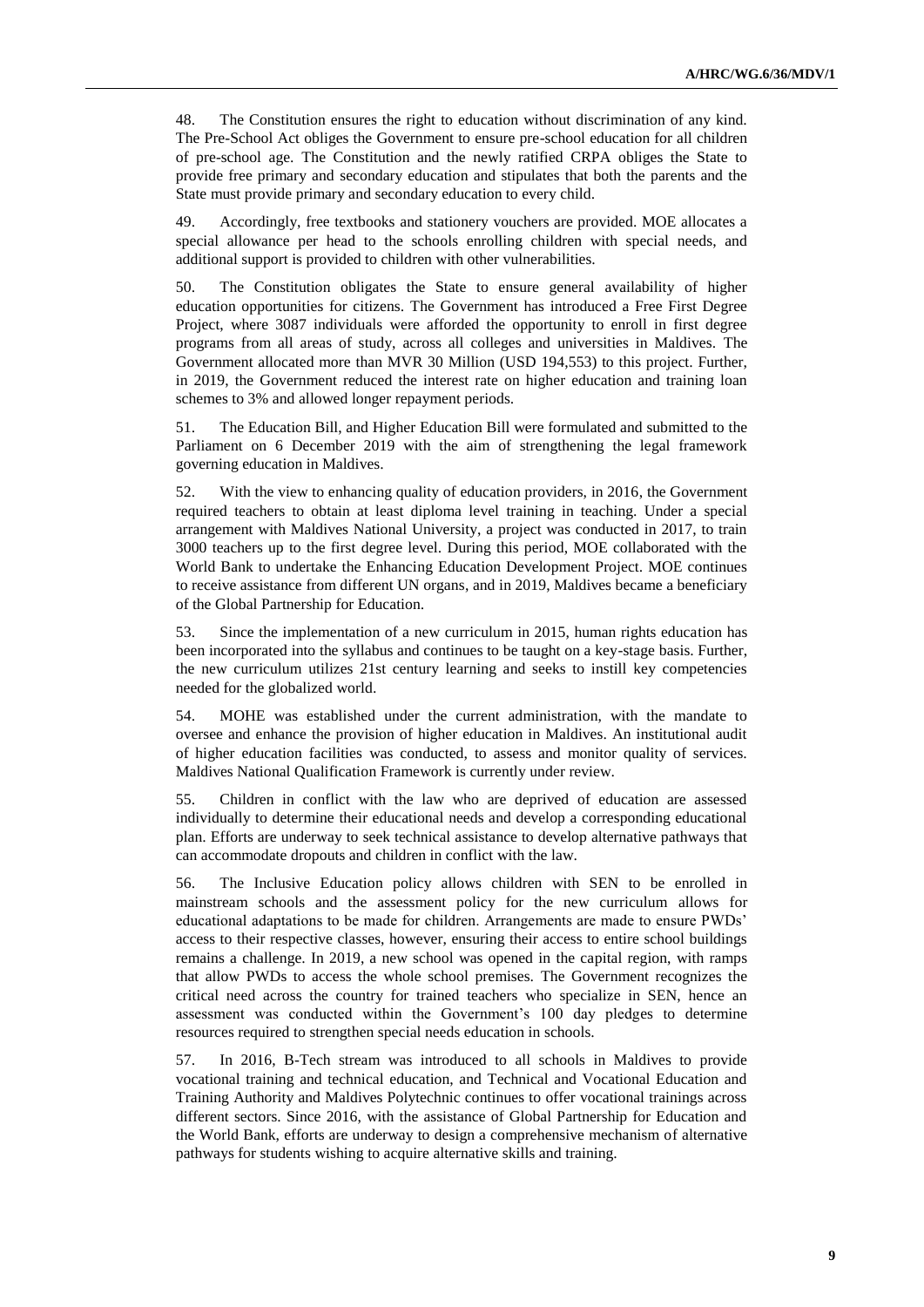# **B. Provision of adequate housing**

#### **Recommendation: 141.102**

58. The Government's social housing policies to counter the acute shortage of housing, lack of supply, limited financing and deficiencies in the corresponding legal framework are addressed in SAP. As a long-term solution, the Government has conducted a housing needs assessment which focuses on regional development in allocation of housing projects.

59. From 2016-2018, a total of 1096 housing units were built in the atolls, and 704 housing units were built in the capital region.

60. The Presidential Committee to Investigate Government Housing Schemes Issues is reviewing the lists of beneficiaries to ensure that all applicants were scored fairly, and identify parties responsible for misconduct in allocating flats under the social housing schemes conducted in the capital region, by the previous administration.

61. In 2019, the Government initiated a large-scale social housing project across the country with 20000 social housing units allocated to atolls and an additional 6000 housing units allocated to the capital region. While efforts are underway to establish affordable housing finance schemes with low-interest loans for home construction, work is in progress to enact legislation to govern fair and transparent provision of social housing.

# **C. Health**

#### **Recommendation: 141.103, 141.104, 141.105, 141.106, 141.107, 141.108, 143.68**

62. Life expectancy at birth in Maldives has increased from 70 to 73 years for men, and from 70.1 to 74.7 years for women during the period 2000-2016. The Infant Mortality Rate fell from 17 per 1000 live births in 2001 to 6.8 per 1000 live births in 2017. The Maternal Mortality Ratio has decreased from 143 per 100000 births in 2001 to 44 per 100000 births in 2016, owing to better Emergency Obstetric Care at atoll level and antenatal care at the island level.

63. Maldives has been polio-free since 1981 with no indigenous cases detected since then.<sup>10</sup> In 2015, Maldives introduced the injectable Inactivated Polio Vaccine into its routine immunization schedule. Acute flaccid paralysis surveillance continues, according to World Health Organization guidelines.

64. Most Communicable Diseases have been controlled and some eliminated. However, there is an increased potential public health threat due to high-risk behaviors. Diseases including dengue fever, seasonal influenza and chikungunya remain major causes of morbidity among the population.

65. Due to urbanization, sedentary lifestyle, unsafe food products and environmental changes, NCDs are the main cause of morbidity and mortality in the country, and account for approximately 83% of deaths in Maldives. Nutrition continues to be a major concern across different population groups including child malnutrition and obesity. Other challenges include the prevalence of thalassemia, mental health burden, cancer, and disabilities including developmental disorders.

66. Maldives has developed and implemented Multi-sectoral NCD Action Plan, which is aligned with the Global Action Plan, and is being revised to align it with the UN High Level NCD Declaration and SAP.

67. SAP has identified strategies and interventions for promoting healthy lifestyles, covering administrative, legislative and policy measures. Maldives imposed a heavy tax on soft drinks, energy drinks and tobacco products (25% for cigarettes, 200% for other tobacco products) above regional and global averages, and recently introduced graphic health warnings on tobacco products and banned the sale of single cigarettes.

68. Essential health services have been established in all inhabited islands with transport mechanism for emergency referrals. The universal health insurance scheme "Aasandha", fully funded by the Government, ensures financial security and better access to healthcare.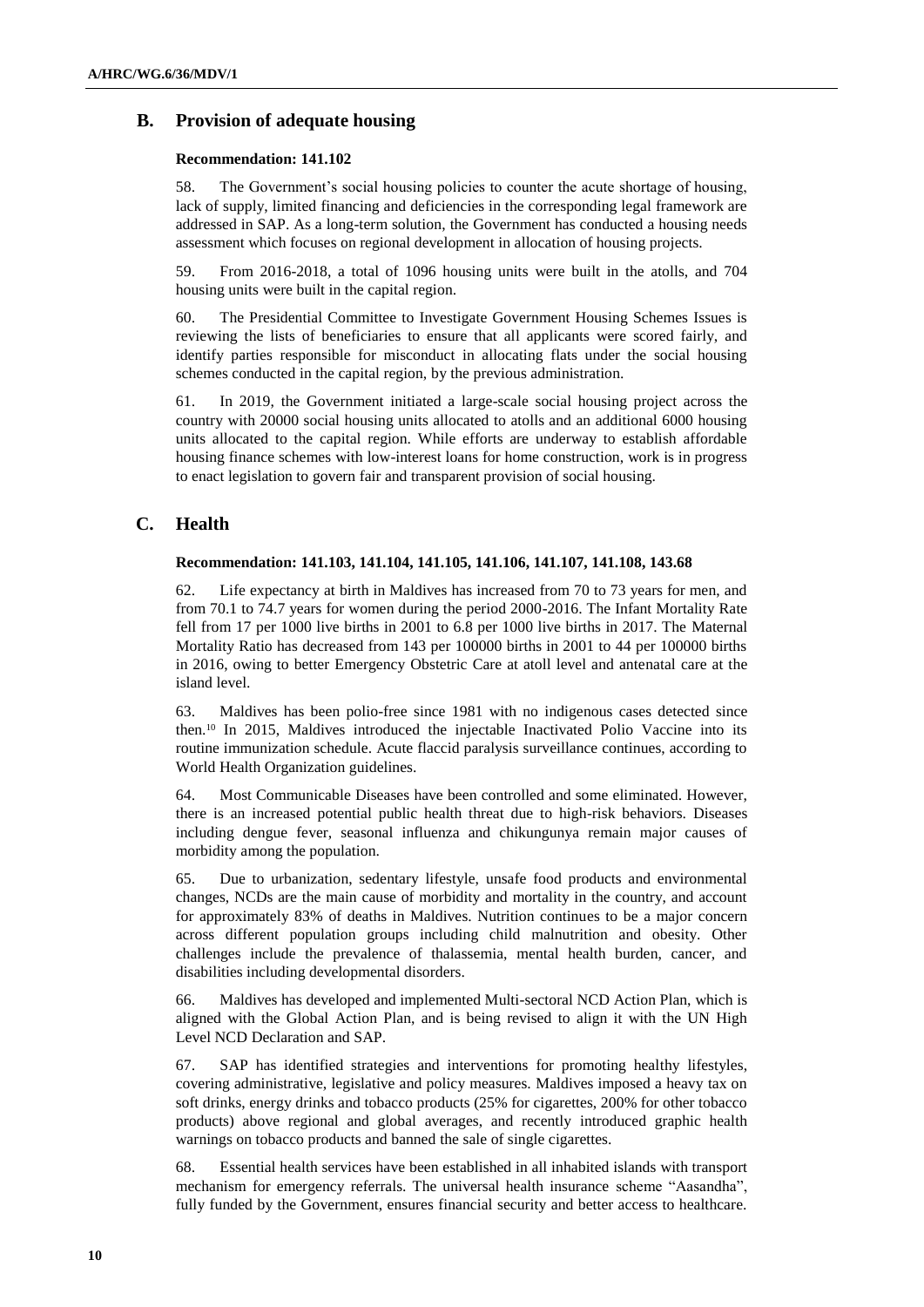However, the geographically dispersed nature of the population, unreliable transport network, reliance on imported medicines and medical supplies, and human resource shortages impedes access and availability of quality healthcare services.

69. There has been a shift towards facility-based curative care rather than community based primary healthcare. Work is underway to establish National Emergency Medical Services with a call center to coordinate health emergencies in the country.

70. Health expenditure is high in Maldives compared to other countries in similar developmental situations, with the Total Health Expenditure in 2017 being 9% of Gross Domestic Product. With the introduction of health insurance scheme and other improvements in the provision of public healthcare services, Out-Of-Pocket expenditure for Maldivian households have decreased from 30% in 2014 to 21% in 2017 of Total Health Expenditure.

71. The Government recognizes the lack of infrastructural facilities in the health sector. Three tertiary health care facilities have been established at the capital region and work is underway to develop tertiary hospitals in five selected regions. Chemotherapy services are available in the capital region. Hospital services have been upgraded and expanded, with laboratory services in 97 islands, dialysis centers in 13 islands, dental, physiotherapy maternal and child health specialist services in all atolls. Hours of service in island health facilities have been extended. All atoll hospitals are equipped to provide care for special groups including Thalassemia patients.

72. Improving mental health facilities across Maldives is afforded a high priority. Maldives National Centre for Mental Health was established in 2019, and State's health insurance coverage has been expanded to include treatment and medicine for mental health patients, in both public and private facilities. Efforts are underway to expand mental health services to five regions across the country, and to establish mental health focal points and counsellor services at island level.

73. A renewed Health Master Plan (2016–2025) was finalized in 2017, which emphasizes improving knowledge and access to SRH services. The National Family Planning Guideline is non-discriminatory, and facilitates easy access to services. SRH programs are devised to ensure that services are accessible to all individuals. A gap analysis<sup>11</sup> was undertaken to identify the themes that are currently sidelined from mainstream SRH discussions.

### **D. Environmental issues**

### **Recommendation: 141.126, 141.127, 141.128, 141.129, 143.71**

74. Disaster Management Act was enacted on 6 September 2015 and until the NDMA envisaged in the Act was established on 31 December 2018, its role was executed by NDMC under the auspices of Ministry of Defence.

75. By 2017, NDMC engaged with island communities to prepare island specific disaster management plans for approximately 27% of inhabited islands. NDMC also conducted Community Disaster Risk Management Programs in islands, and initiated a Resort Resilience Program aimed at enhancing capacity at resorts to counter disasters.

76. Formulation of the National Disaster Management Plan commenced in December 2016. Under the current Government's plan to ensure disaster preparedness and enhance institutional collaboration, the National Emergency Operational Plan is being reviewed.

77. Provision of clean drinking water is a continuing challenge. As such, a Bill on Water and Sewerage was submitted to the Parliament in November 2019. Disaster Management Act upholds the right to clean water during disasters and provides that Government institution mandated to oversee water security shall ensure provision of clean and safe drinking water during disasters.<sup>12</sup>

78. As a SIDS, Maldives is vulnerable to the adverse effects of climate change.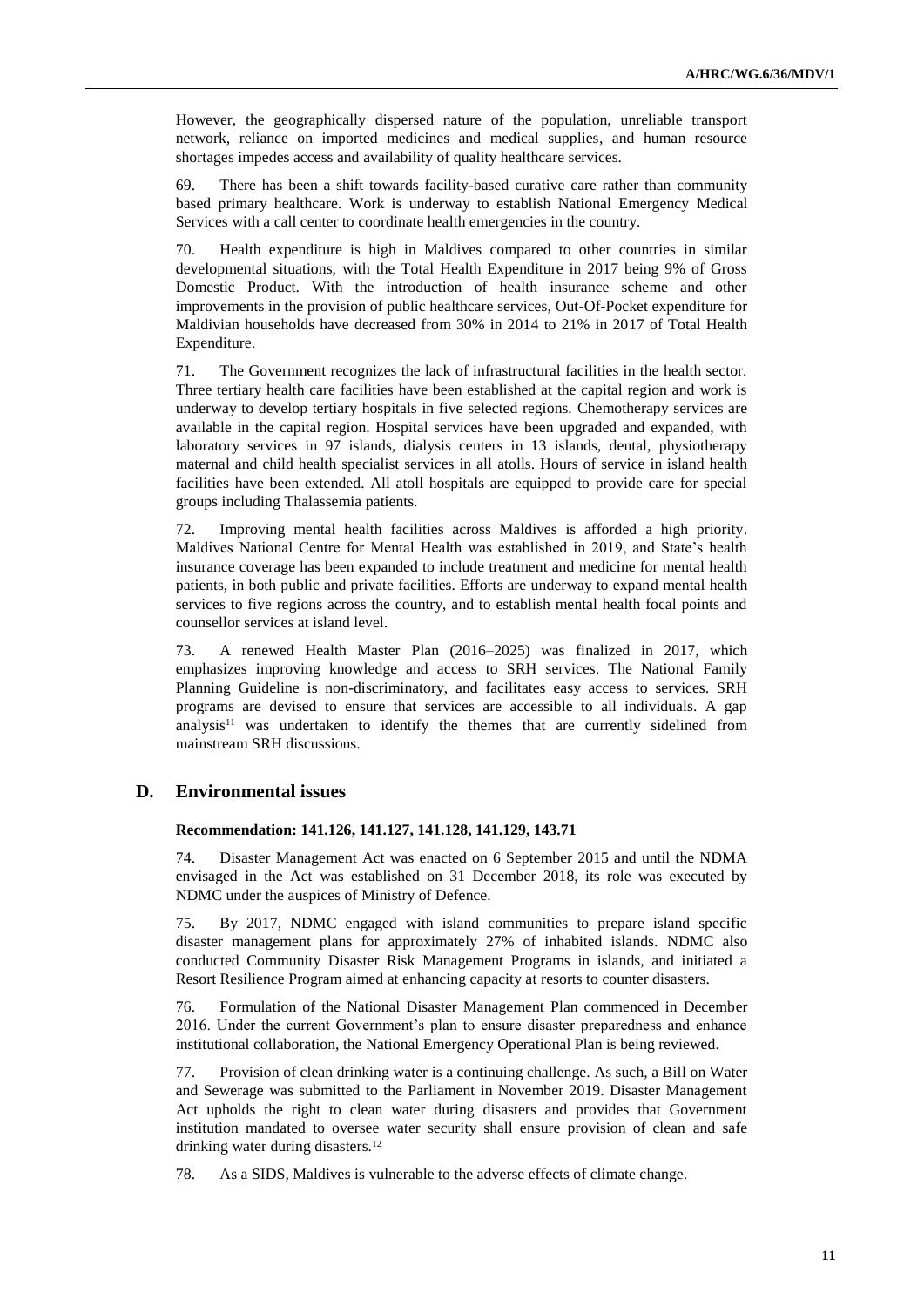79. Although, Maldives advocates for environmental protection internationally, during the past administration, environmental interests were predominated by large developmental projects. EPA was deprived of its powers to assess environmental impacts prior to authorizing tourism sector projects on 27 April 2015.

80. The Government is now committed to boost its efforts to enhance climate resilience, and implement multi-sectoral and sustainable solutions to mitigate damage to Maldivian ecosystems.

81. In 2019, a Bill on Climate Change was introduced to Parliament which seeks to establish a Climate Change Council to scrutinize developmental projects for its impact on the environment, and a Climate Change Fund to enhance the implementation measures of adaption and mitigation which also envisages to enhance the public-private partnership. Further, the enactment of the Amendment to Tourism Act on 20 December 2018, restored EPA's authority to assess Environmental Impact Assessment reports in tourism sector developments.

82. Maldives Green Fund was established, to enhance transparency and accountability in allocation of funds to further environmental protection. From 1 January 2019, the Green Tax paid by tourists has been earmarked to the Maldives Green Fund to exclusively fund environmental initiatives. A baseline study was conducted in 4 atolls which identified 11 eco-rich islands requiring conservation and 2 atolls have been nominated to be endorsed as UN Educational Scientific and Cultural Organization biosphere reserves to ensure preservation and sustainable economic activity within the areas. Within the 100 days of the Government, programs were conducted for Cabinet Ministers, Members of Parliament and councilors to improve awareness on environmental issues.

83. Maldives recently initiated the 'Climate Smart Resilient Islands Initiative' as a solution for SIDS, entailing pragmatic and holistic measures to enhance climate resilience, establish inter-island connectivity, improve food and water security, promote green tourism, build climate-resilient infrastructure, and transition to renewable energy sources.

84. Maldives was among the first countries to access the GCF, and a key project to introduce climate-resilient and cost-effective water supply was launched in 2017. Under the project, an integrated water management system was introduced with desalination water production facilities and rainwater harvesting infrastructure was built to ensure unhindered access to clean water in 29 islands, covering about one-fourth of the population. To further enhance Maldives accessibility to GCF initiatives, under the GCF Country programing, a five-year national strategic framework to mobilize international climate finance to address climate change in Maldives for 2020- 2024 has been developed with multi-sectoral input and work is currently underway to formally adopt it.

85. As per the Montreal Protocol, Hydro chlorofluorocarbon will be successfully phased-out by 2020 and currently more than 90% of the targets have been achieved. Maldives has ratified the Kigali Amendment which will phase down Hydro fluorocarbons. Maldives has also pledged to phase out single-use plastics by 2023. Efforts are underway to formulate a national implementation plan to realize the full potential of Maldives' Nationally Determined Contributions under the Paris Agreement.

86. Issues relating to waste management continue to have a direct impact on human health, marine life and ecosystems. The Government is committed to implement decentralized, region-specific waste disposal mechanisms to instill sustainable waste management practices. As such, the first Regional Waste Management Strategy and Action Plan was launched in 2019.

87. Maldives has undertaken numerous efforts to reduce dependency on fossil fuels. In that regard, Maldives undertook two large scale initiatives, Accelerating Sustainable Private Investments in Renewable Energy and continues to undertake Preparing Outer Islands for Sustainable Energy Development in partnership with multilateral development banks. The latter is the largest intervention in the energy sector that will integrate renewable energy hybrid systems into power systems across 160 islands.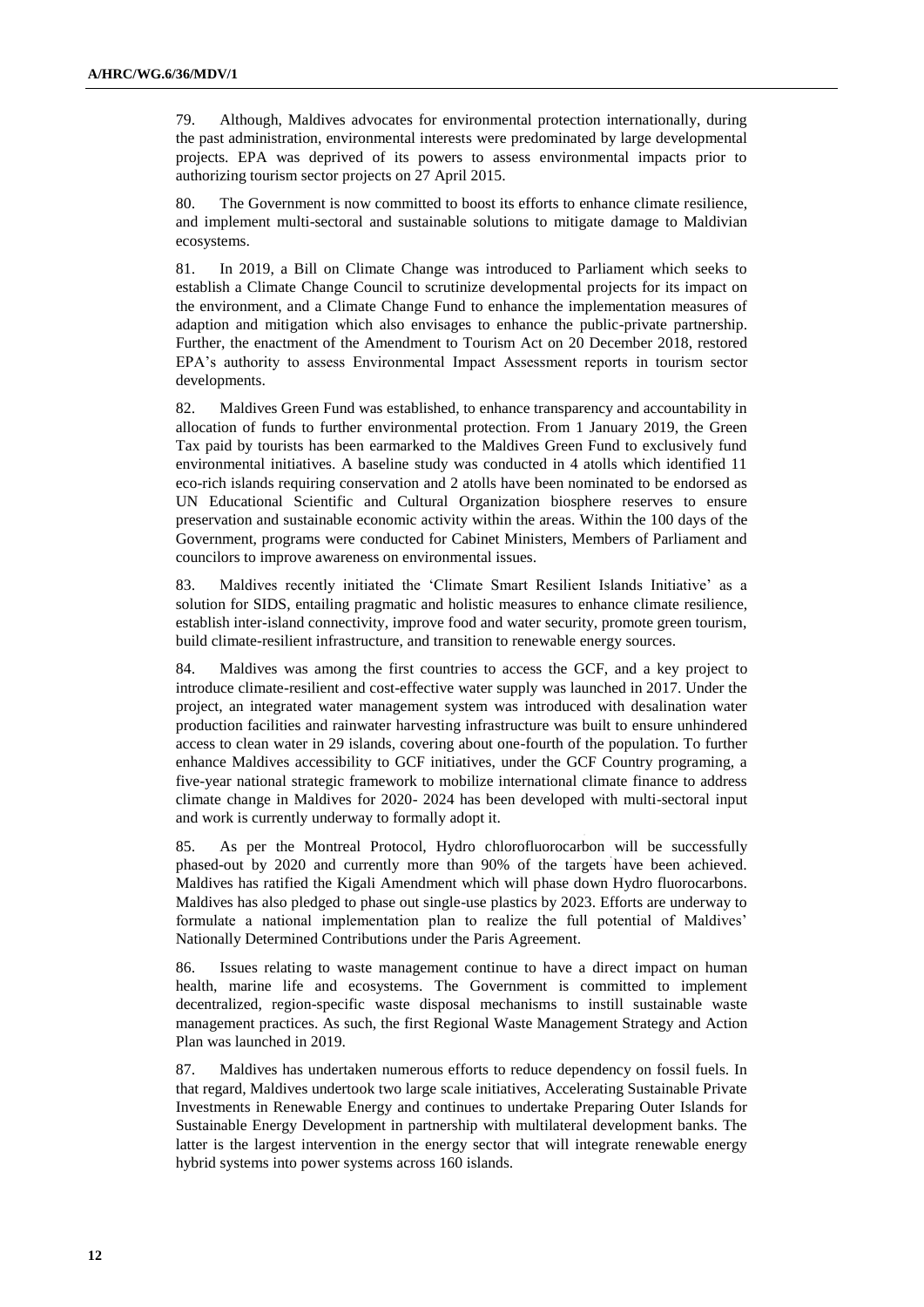### **E. Criminal justice system**

#### **Recommendation: 141.74, 141.76, 143.44**

88. The adoption of the Criminal Procedure Act on 2 May 2016 marks a significant achievement for the criminal justice system. The Act brought to an end, the ambiguity surrounding procession of criminal cases, and clarified the law pertaining to investigation, remand, trials and enforcement of sentences. The Act stipulates strict timelines for completion of investigations and prosecutions.

89. The Act stipulates specific safeguards afforded to minors and PWDs, introduces bail procedures and specifies the ambit of powers afforded to law enforcement authorities in carrying out arrests, search and seizures.

90. Trainings on Criminal Procedure Act were conducted in two phases during 2017.<sup>13</sup> 48 officials were trained in the General Trainings, and 144 in Specialized Trainings. A public outreach program was initiated in 2018 to inform the general public on the application and the rights afforded under the Act.

91. Prosecution Directives were revised by the Attorney General for the first time on 31 December 2018, after its initial determination almost a decade ago. First amendment to the revised Prosecution Directives was issued on 20 October 2019.

92. Prominent aspects of the renewed directive include, prioritizing rehabilitation and reintegration in cases concerning children in conflict with the law, restriction of undisclosed testimonies to cases of homicide, gang violence and terrorism offences, and the Prosecutor General's obligation to ensure timely review of remand periods. On 11 December 2019, the Prosecutor General commenced an extensive review of delayed trials and prolonged remand periods.

93. Work is underway to submit a new Evidence Bill and a Witness Protection Bill to Parliament in 2020, which will develop and strengthen the regime of evidence and testimonials in criminal justice. Amendments to the Police Act will be introduced in 2020, to bring about reforms to the execution of functions by MPS.

94. AGO and PGO are collaborating with relevant stakeholders, to develop mechanisms of non-custodial measures and restorative justice, and to incorporate all penal laws to the Penal Code.

95. Prison reform being a key pledge, the Ministry of Home Affairs convened a commission to undertake a comprehensive audit of all the prisons in Maldives. The findings of the audit published on 28 May 2019, indicated several areas within enforcement agencies that need urgent remedial action. As such, a Prison Reform Monitoring Committee was established, to oversee the implementation of the recommendations proposed in the audit. Maldives Correctional Service is currently in the process of finalizing the Regulation on Standard Minimum Rules for Treatment of Prisoners, which is being drafted in line with the Mandela Rules.

#### **F. Judicial and justice sector reform**

### **Recommendation: 141.75, 141.78, 141.81, 143.32, 143.45, 143.46, 143.47, 143.48, 143.49, 143.50, 143.51, 143.52, 143.53, 143.54, 143.55, 143.57, 143.73, 143.74, 143.75, 143.77, 143.78**

96. The judiciary has been tainted with long-standing allegations of corruption, political influence and inefficiency. The Government's vision is to establish an independent judiciary that is accountable, accessible to the public, upholds fundamental freedoms and serves justice in a timely manner.

97. In order to achieve the aforementioned vision, it is important to reform procedures on appraisal and competency of judges, reform court structures, redefine Supreme Court's authority to inhibit judicial overreach, improve internal court administration, strengthen JSC, and establish institutions that will contribute to the development of the justice sector.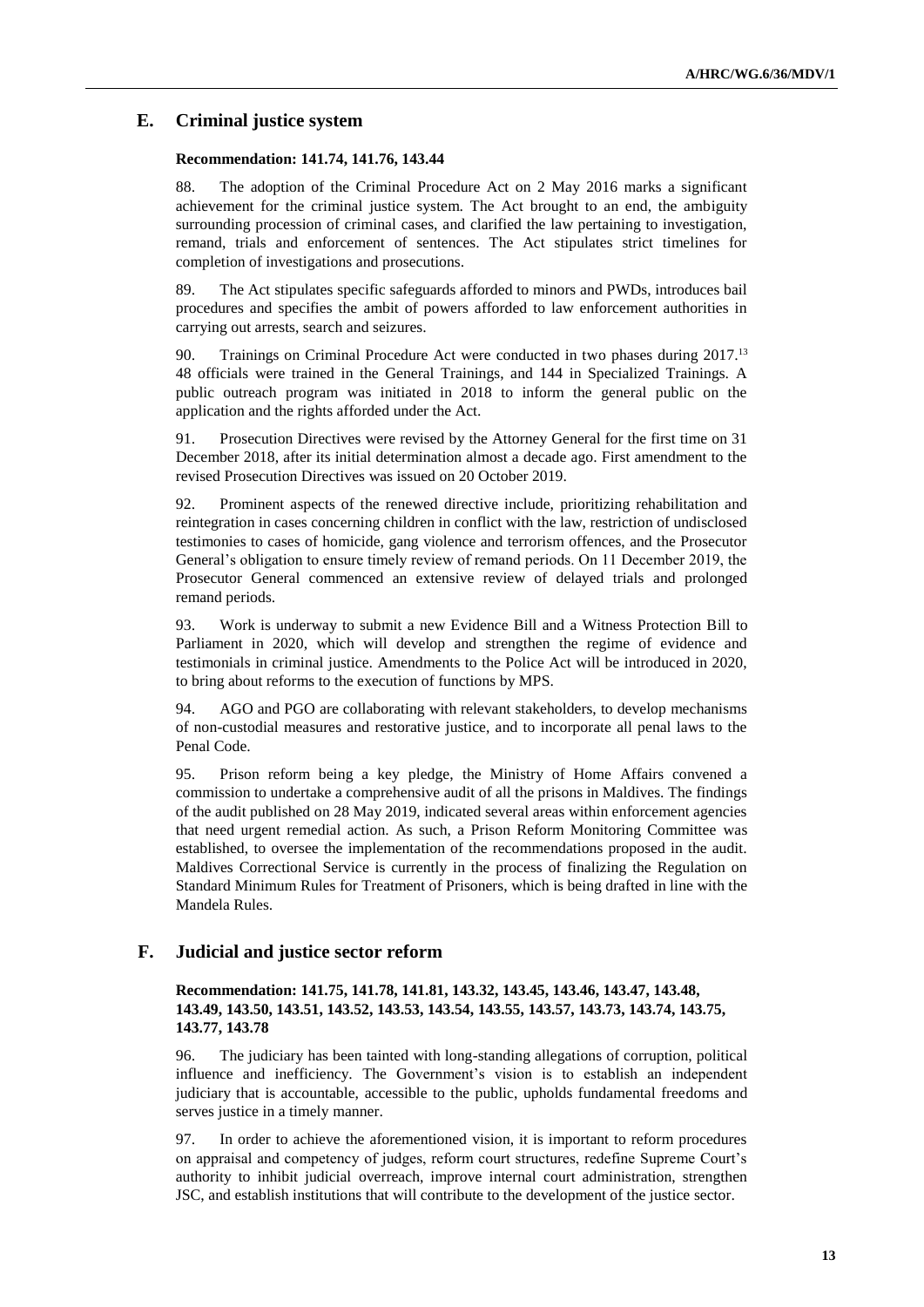98. The first step of implementing judicial reforms constituted an assessment<sup>14</sup> on the deficiencies of the judiciary and the feasibility of implementing Government's justice sector reform proposals. This assessment conducted in May 2019, revealed the urgent need to restore DJA's autonomy, establish an efficient case management system, ensure effective implementation of rules of conduct for judges and highlighted the need for gender parity within the judiciary.

99. All courts except the Supreme Court have been connected through a common network. 85% of courts have implemented a new case management system. Through the newly introduced court cluster system, 71 new Chief Administrators have been appointed to all central magistrate courts in the cluster system.

100. On 3 September 2019, Second Amendment to the Judicial Service Commission Act was enacted to enhance court administration and functioning of JSC. The amendment reestablishes DJA as a separate institution managed by a Chief Judicial Administrator appointed by JSC, with the mandate to formulate internal court structures, manage all administrative affairs within the judiciary, appoint and remove registrars, and conduct trainings for judicial personnel.

101. Further, the amendment stipulates clear procedures to submit complaints and conduct disciplinary proceedings against judges, emphasizes due process requirements and transparency in enforcing disciplinary measures and establishes an appeal process.

102. While JSC is mandated to ensure accountability of judges since its formation in 2008, for various reasons, this function has not been effectively executed in the past. The current JSC, however, is vigorously pursuing its mandate.

103. In 2019, five former Supreme Court justices were investigated for abuse of power and breach of professional conduct. Upon recommendation from JSC and findings of the Judiciary Committee of Parliament, four of the said justices were impeached by the Parliament in 2019. An amendment was also brought to the Judicature  $Act^{15}$ , which increased the number of Supreme Court justices from five to seven.

104. Work is underway to conduct a full appraisal of all judges. JSC has initiated formulation of a Judicial Competency and Performance Appraisal Policy and Procedure<sup>16</sup>, which will constitute the guiding document to enforce judges' appraisals. JSC is actively tracking the status of cases and performance of judges to eliminate undue delay in the judiciary, and pursuing regional collaborations to enhance judicial sector trainings.

105. The Government intends to introduce legislative amendments to restructure the courts system and introduce the concept of district courts and circuit courts. Development of a court complex will commence in 2020.

106. The Government has undertaken numerous efforts to establish justice sector institutions to remedy deficiencies in access to justice. Legal Professions  $Act^{17}$  established an independent Bar Council, which ceased the judiciary's control over the legal profession, and has enabled self-governance and independence of lawyers.

107. In order to ensure effective provision of legal aid by the State, a Legal Aid Bill<sup>18</sup> was formulated in consultation with all stakeholders, and has been included in the Legislative Agenda. The proposed mechanism will extend legal representation to victims of domestic violence and human trafficking.

108. A seminar was conducted on the Penal Code for the Magistrates in 2016. In 2017, Judicial Symposium on Child Rights and Juvenile Justice was conducted, followed by a Training of Trainers Seminar on the Criminal Procedure Act.

109. During 2019, Judicial Academy conducted 12 workshops across Maldives on juvenile justice, Criminal Procedure Act, Penal Code, and family justice. Over 464 justices, judges, magistrates, legal and court officers benefited from these trainings.

110. The absence of a continuing legal education regime continues to affect the competency of judges and quality of justice. The Government has been actively engaging with international partners to facilitate training opportunities for the judiciary.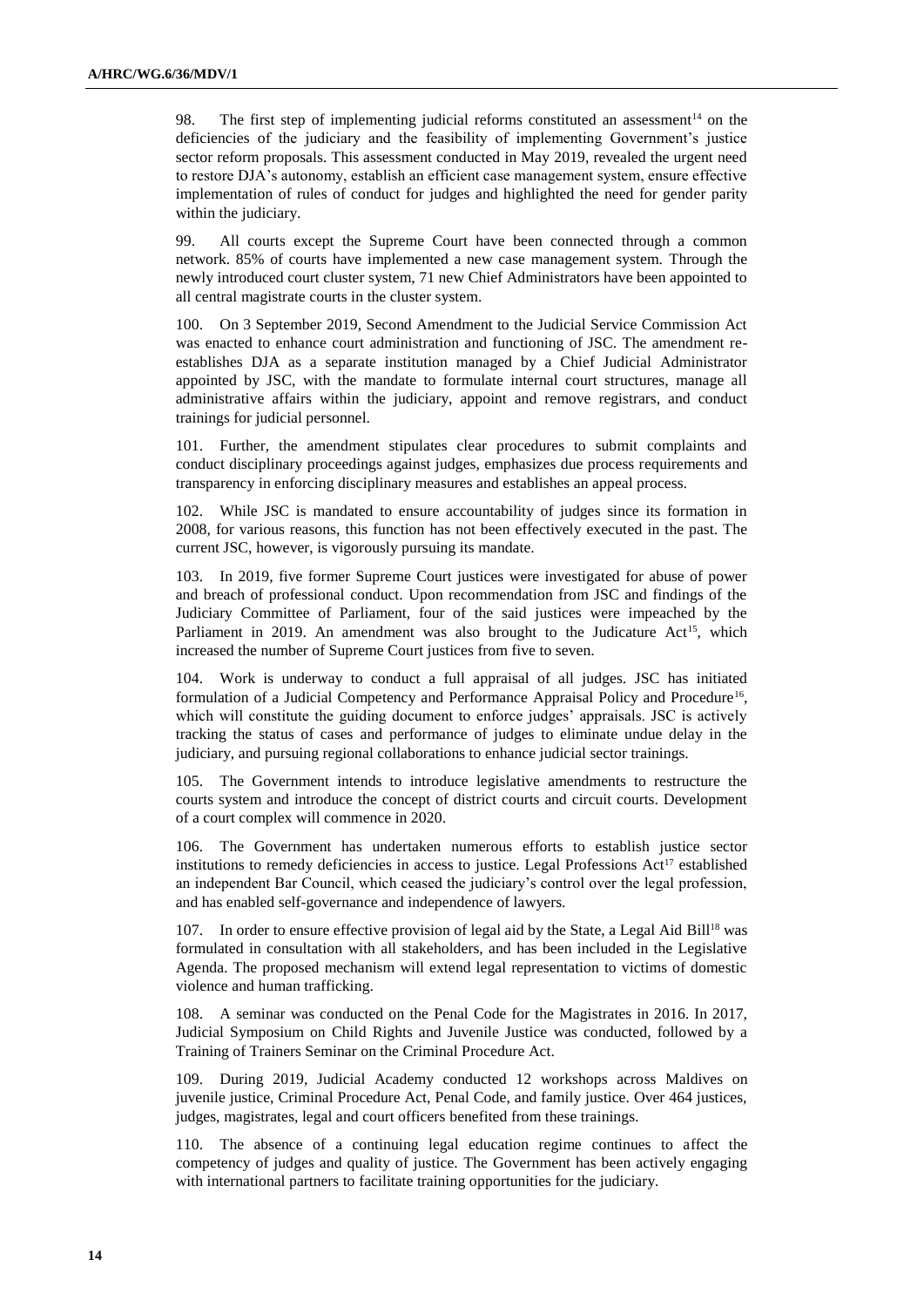111. Amendments have been proposed to the Criminal Procedure Act and for the first time, a comprehensive and consolidated Civil Procedure Code<sup>19</sup> was formulated and submitted to the Parliament on 6 December 2019.

112. The Government is working towards introducing alternative dispute resolution mechanisms. Operationalizing and strengthening Maldives International Arbitration Centre<sup>20</sup> is a priority for the Government. As such, its board has been reconstituted in 2019. Maldives also signed the UN Convention on International Settlement Agreements Resulting from Mediation on 7 August 2019 and acceded to the UN Convention on the Recognition and Enforcement of Foreign Arbitral Awards on 18 September 2019.

# **G. Freedom of expression and protection of human rights defenders and journalists**

**Recommendation: 141.82, 141.83, 141.84, 141.85, 141.86, 141.87, 141.88, 141.89, 141.90, 143.57, 143.58, 143.60, 143.61, 143.62, 143.63, 143.64, 143.65, 143.66**

113. Freedom of expression was threatened with the enactment of the Defamation Act, which imposed severe fines against journalists and media on the basis of anti-defamation. The Defamation Act was repealed on 22 November 2018.

114. In 2019, a parliamentary inquiry was conducted into the performance of Maldives Broadcasting Commission and new members were appointed. A committee has been established within Maldives Media Council, to investigate acts committed against journalists.

115. Insufficient efforts to investigate the journalist Mr. Ahmed Rilwan's disappearance in 2014 demonstrated the previous Government's lack of political will to ensure justice. The Presidential Commission on Investigation of Murders and Enforced Disappearances investigated the matter and issued its Preliminary Findings in September 2019.

116. The MPS continues to actively engage in countering threats and harassment against individuals both on online platforms and in person to ensure the protection of journalists and human rights defenders.

117. Government recognizes the key role played by CSOs, journalists and human rights defenders. Their involvement was sought in the development of major policies including key legislation, SAP, NDP and NHRAP.

118. The Whistle Blower Protection  $Act^{21}$  envisages to protect journalists and individuals who expose corruption within the State. New Bills on freedom of expression and freedom of press are being formulated and policies in these areas are included in SAP.

119. Further, a new Associations Bill was submitted to the Parliament on 28 October 2019 with the aim of enhancing the legal framework pertaining to CSOs.

# **H. Women**

**Recommendation: 141.34, 141.35, 141.36, 141.37, 141.38, 141.39, 141.40, 141.41, 141.42, 141.43, 141.44, 141.45, 141.46, 141.47, 141.48, 141.49, 141.50, 141.51, 141.52, 141.53, 141.54, 141.55, 141.56, 141.57, 141.58, 141.59, 141.60, 141.61, 141.62, 141.63, 141.64, 141.65, 141.91, 141.92, 141.93, 141.94, 141.95, 141.96, 141.130, 141.131, 143.25, 143.37, 143.38, 143.39, 143.40, 143.42, 143.67, 143.72, 143.75, 143.76**

120. The Government prioritizes empowerment of women at all levels of the State, and recognizes that significant efforts are needed to ensure gender equality and effective protection of women.

121. Resource deficiency and budgetary constraints are constant impediments to effective implementation of social sector policies. Lower priority afforded to social sector services in the past has resulted in inequitable resource allocation and a major deficit in trained human capital within the sector.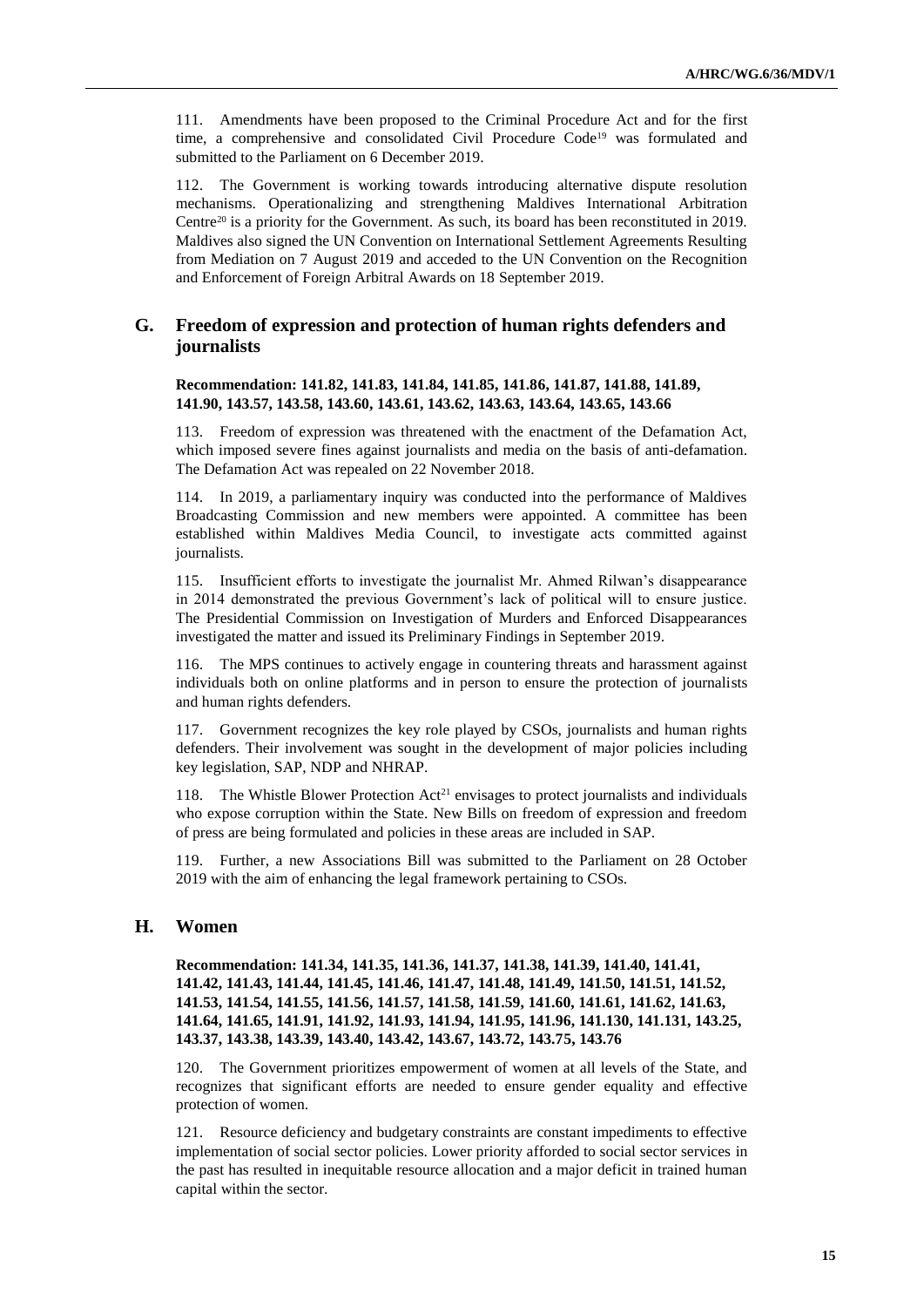122. Despite the challenges, in 2016, FPA developed a guideline to facilitate financial aid in the provision of psychosocial support services to victims of sexual violence, and published the Regulation for collaborative framework amongst key service providers responding to domestic violence in 2018. The Regulation established a victim support standard, highlights institutional arrangement and responsibilities in combatting DV, and stipulates minimum requirements to be observed in shelter homes. Further, specific SOPs and guidelines for shelter homes were adopted during this period. These guidelines, however, had minimum impact and the shelter homes still lack operational capacity. The Government is committed to allocate sufficient resources to the shelter homes.

In 2016, MOGFSS, commenced work on establishing multi-sectoral Community Social Groups<sup>22</sup> across the country to play a crucial role in identifying vulnerable persons and families, and addressing societal issues at island level. Efforts are underway to further strengthen their role within the island community.

124. Maldives Domestic Violence Prevention Strategic Plan 2017-2021<sup>23</sup> provides a strategic guideline and identifies national priorities for the effective implementation of the Prevention of Domestic Violence Act. The Strategic Plan was further condensed into stakeholder specific goals through the Maldives Domestic Violence Prevention National Action Plan 2018 – 2021, which is currently in implementation.

125. Absence of baseline and sex disaggregated data on the prevalence of DV, shortage of trained social workers and healthcare professionals and the low retention rate of trained staff continue to impede successful implementation of the Act. The Government utilizes its partnership with CSOs to provide counselling and legal services to victims of DV.

126. Concerning access to legal remedies against DV, statistics indicate that a total of 81 protection and emergency orders were issued nation-wide over the entire reporting period. Stakeholders observed a general reluctance of victims to seek, and hesitation by judges in issuing, such orders.

127. The Government is committed to enhance human resources and sensitize the judiciary on issues relating to DV. Efforts are also underway to setup a DV helpline.

Awareness efforts on DV have been conducted in every inhabited island in Maldives. Information sessions on Risk Assessment, Safety Planning and Protection Orders, and capacity building programs were conducted for stakeholders and law enforcement officers. Although there are gaps to be addressed in terms of its continuity, stakeholder agencies continue to utilize media platforms to disseminate information on DV and available legal remedies.

129. To ensure timely recording of statistics, discussions were held with stakeholder institutions to strengthen the referral mechanisms of DV cases, and reporting and collection of statistics. In 2019, a DV database was established within FPA, and a coding guideline was devised to harmonize the procedures followed by all referral bodies in addressing cases of GBV and DV. DV module was also included in the DHS 2016/17<sup>24</sup> and in 2019 the first national baseline research on DV was initiated by FPA.

The National Conference on Research in Domestic Violence convened in 2018, and the public forum with Islamic Scholars conducted in 2017 provided a platform for religious scholars to actively advocate and engage in the prevention of DV.

131. Enactment of the Gender Equality Act on 23 August 2016 marks a significant achievement in this area. The Act provides a holistic legal framework to identify genderbased discrimination across all sectors of the State, allows judicial and institutional remedies, and obliges stakeholders to actively promote engagement of women at all levels in society.

132. This is the first legislation in Maldives that enables implementation of measures against all ideas and practices that promote gender discrimination. The Act explicitly prohibits all direct and indirect acts of discrimination, defines gender-based discrimination and demarcates that any act of violence against women, will constitute GBV.

133. As per the Act, all public and private sector institutions are required to establish complaints mechanisms, the decisions of which may be referred to the Employment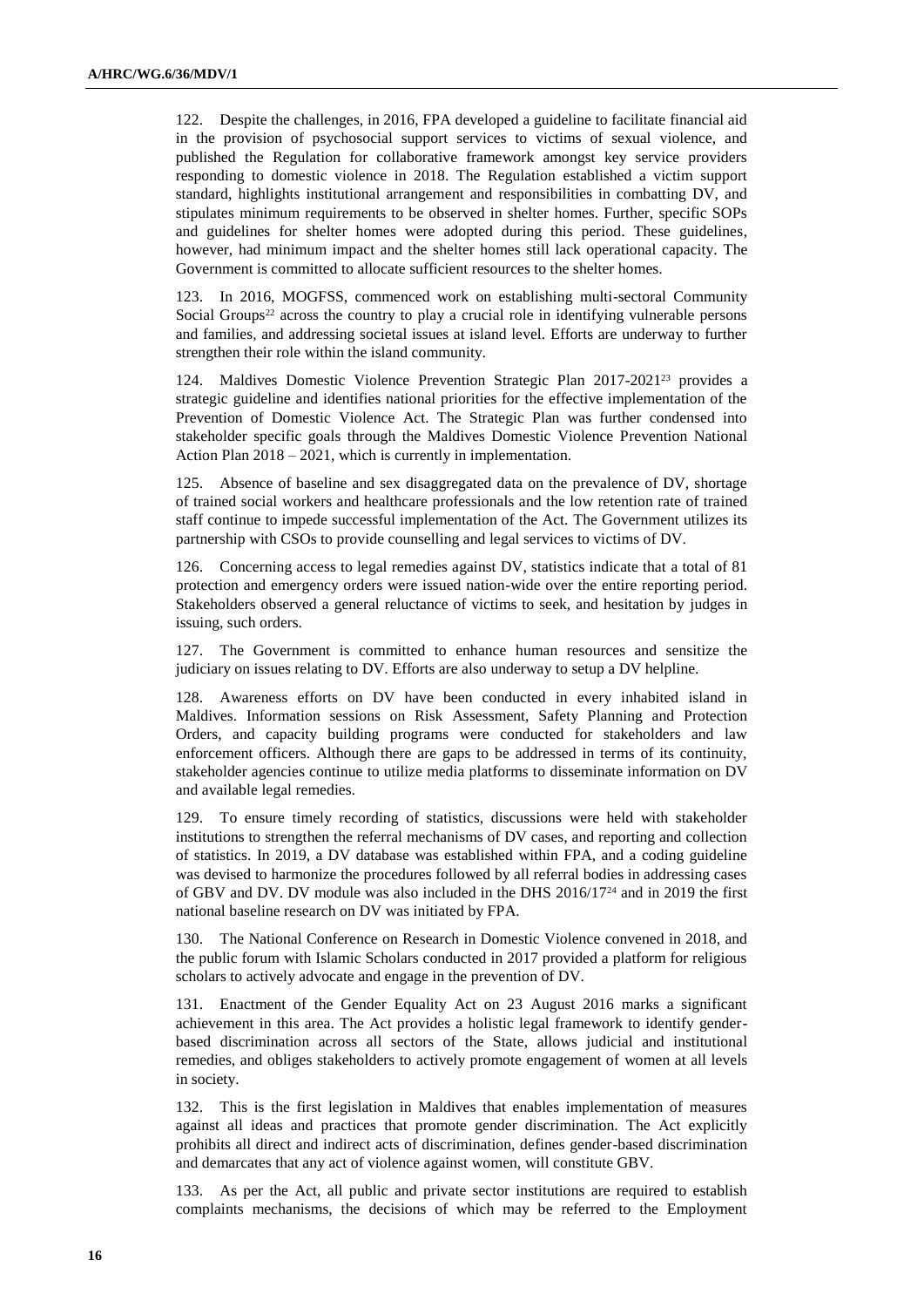Tribunal, where complainants may seek monetary compensation or a review of the alleged discriminatory action. In 2017, MOGFSS published the guideline on the minimum requirements of the aforementioned complaints mechanism, and reviewed the number of institutions with the mechanism in place.

134. Effective implementation of measures to ensure gender equality within the society and especially at the decision-making levels of the State, is reflected in SAP. Gender Equality Policy was endorsed by the President's Office in September 2019 and formulation of a Gender Equality Action Plan is underway.

135. In September 2019, for the first time ever, two female justices were appointed to the Supreme Court of Maldives. This momentous decision by the President and the Parliament constituted a remarkable step by the Government to ensure gender parity within the Maldivian judiciary. 35% of Cabinet Ministers, 43% of Ambassadors, and 23.5% of State Ministers in the current Government are all women. While women representation in the current Parliament is only 4.7%, the Government is committed to establish quotas for women within political parties' internal elections.

136. In 2018, the Government introduced a scheme of low interest loans to help young people overcome challenges and succeed in establishing new Micro, Small and Medium Enterprises. SME Development Finance Corporation was established in 2019, to encourage participation of women in the sector. The Government notes that 34% of the loan recipients in 2019 comprised of women and youth. Work is underway to develop more loan schemes and non-banking financial mechanisms to assist female entrepreneurs.

137. A significant measure to ensure equal participation of women in the political arena will be implemented through the amendment brought to the Decentralization Act, which seeks to allocate 33% of all local council's seats exclusively for women councilors. This measure will incentivize women to contest for elected office, and allow a platform for women to emerge as leaders. Consequently, at least 384 women will be elected to local councils nationwide in 2020.

138. The Amendment clearly defines roles and responsibilities of WDCs, mandates the councils to allocate at least 5% of the grant budget to WDCs, and obligates the Ministry of Finance to provide a suitable allowance for its members. As a result, WDCs will once again be revived as an active party in development.

139. The Second Amendment to the Family Act enables judicial recognition of prenuptial agreements facilitating equitable distribution of property acquired in a marriage.

140. In 2016, MOGFSS initiated a "Girls Lead" Program where girls were attached and worked with female professionals in leadership positions in Government, private sector and civil society. In 2018, this initiative was expanded to a 6-day Leadership Program to promote the rights of the girl child and raise awareness on challenges faced by girls in communities.

141. DHS 2016/17 indicates the prevalence of female genital mutilation in Maldives. The Government, therefore, acknowledges the need to address this issue.

# **I. Children**

#### **Recommendation: 141.21, 141.22, 141.23, 141.24, 141.25, 141.26, 141.27, 141.28, 141.29, 141.30, 141.31, 141.32, 141.33, 141.73, 141.79, 143.13, 143.35, 144.11, 144.12, 144.14**

142. On 27 September 2019, Maldives acceded to the Optional Protocol to the Convention on the Rights of the Child on a communications procedure.

143. During this reporting period, the Government has implemented significant steps to strengthen the legal framework pertaining to the protection of children.

144. In that regard, a reconstituted CRPA enacted on 20 November 2019<sup>25</sup> clarifies the rights of the child, responsibilities of parents in ensuring the protection and wellbeing of the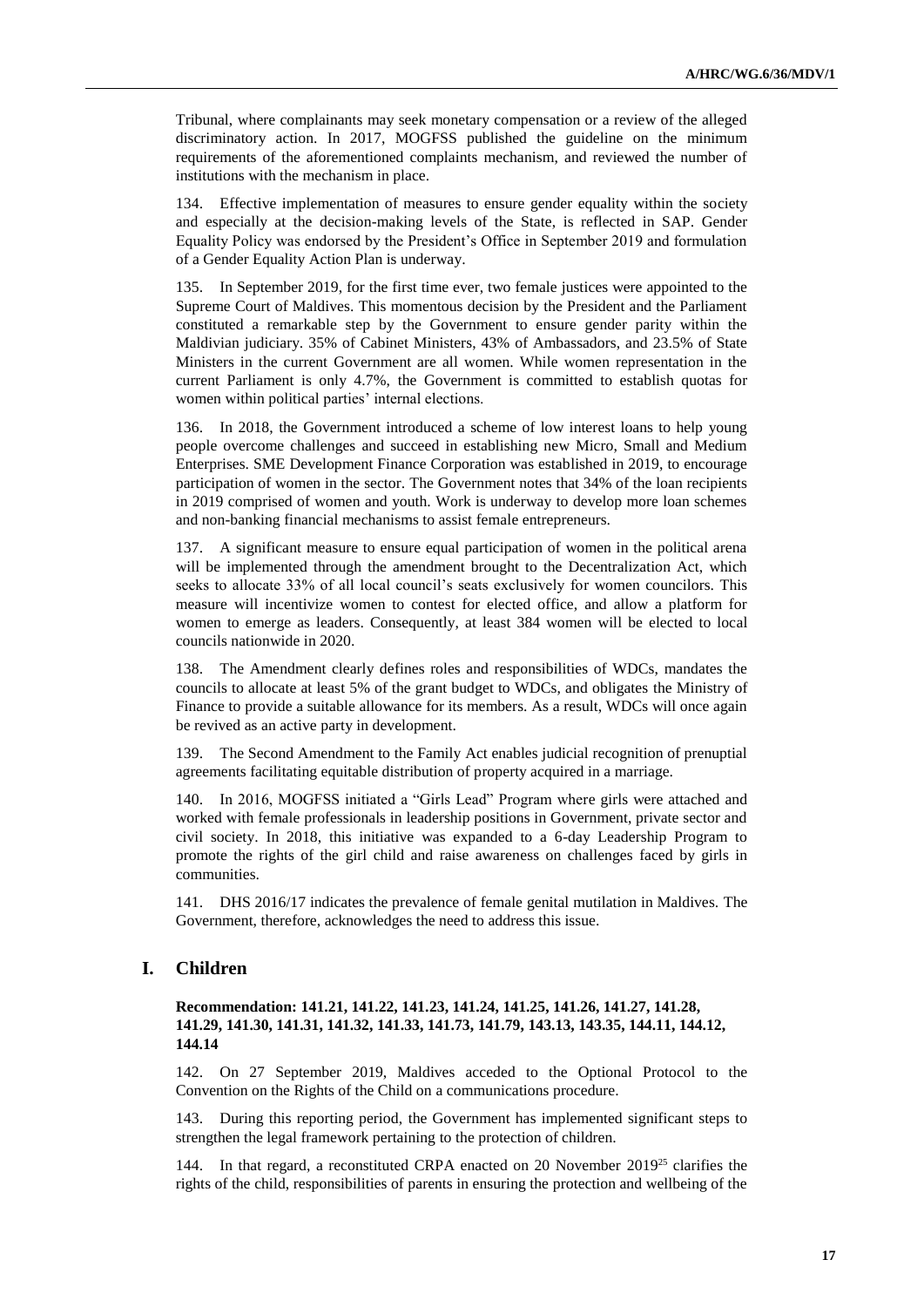child, and establishes State apparatus with the duty to ensure the protection and unhindered provisions of the rights stipulated in the Act.

145. This new Act specifically states that children are entitled to be protected from any sort of discrimination, shall be afforded the right to live, and that children should be protected from all physical and mental harm, exploitation and all the other factors which may affect the wellbeing of the child.

146. The Act prohibits any traditional or cultural act that may endanger the wellbeing and dignity of the child, and affords special protection to children with special needs and introduces a provision which sets the legal age of marriage as 18 years, prohibiting underage marriages. The Act also prohibits the imposition of death penalty against minors and raises the age of criminal responsibility to 15 years. The Act further prohibits subjecting a child to any form of torture and/or inhumane punishment or cruelty.

147. The overhauled Act places a positive obligation over the parents to prioritize the interests of the child at all times, to fulfill all the registration requirements upon birth of the child, provide healthcare, vaccines, and other treatment necessary for the mental and physical wellbeing of the child.

148. The CRPA provides for the establishment of a Child Rights Protection Council, and the Child and Family Protection Services. It further institutes a Children's Ombudsperson to oversee the implementation of the Act.

149. In order to ensure special protection for children in conflict with the law within the criminal justice system, the Juvenile Justice Act was enacted on 20 November 2019. The Act prioritizes rehabilitation and introduces diversion mechanisms, and all minors currently in detention will be redirected unto diversion mechanisms.

150. The Act mandates establishment of specific departments within MPS and PGO, with trained staff. Furthermore, criminal cases involving minors shall only be heard at Juvenile Courts by specially trained judges, and the Department of Juvenile Justice will be mandated with implementing the Act.

151. Despite these reforms, the Government acknowledges numerous deficits in the system which compromises the safety of children. In 2019, 1241 cases of violence against children, including sexual abuse of children were reported and attended to by MOGFSS. Although Government's efforts are hindered by the lack of mobile resources and technical staff, extensive efforts are undertaken through the FCSCs in 19 atolls to provide protection to children. Operationalizing State care shelters is a Government priority.

152. To improve the standards in State care shelters, Minimum Standards for State Care Shelters for Children and a SOP for children's home 'Kudakudhinge Hiya' was adopted. Existing staff have been sensitized on these standards.

153. "Ahan", a nation-wide awareness campaign conducted in 2015, aimed to empower children against abuse, raise awareness, encourage reporting and provide support to victims. Through the campaign, MOGFSS reached out to over 4300 children across 8 atolls from 2016–2018.

154. MOGFSS launched a call center for the toll-free child helpline service, and an "Ahan" mobile application<sup>26</sup> in 2017, to facilitate reporting of violence against children.

155. To protect and preserve family unity, the Government introduced six months maternity leave and one month paternity leave for new parents, implemented in all Government agencies and 77.4% of all SOEs. Work is underway to establish a day-care center to minimize the challenges for working mothers.

156. Government allocated housing units under "Hiyaa" social housing scheme for single parents and parents of children with special needs and the Single Parent Allowance offered through the social protection scheme was revised in 2019 to increase its limit from MVR 3000 (USD 195) to MVR 10,000 (USD 649).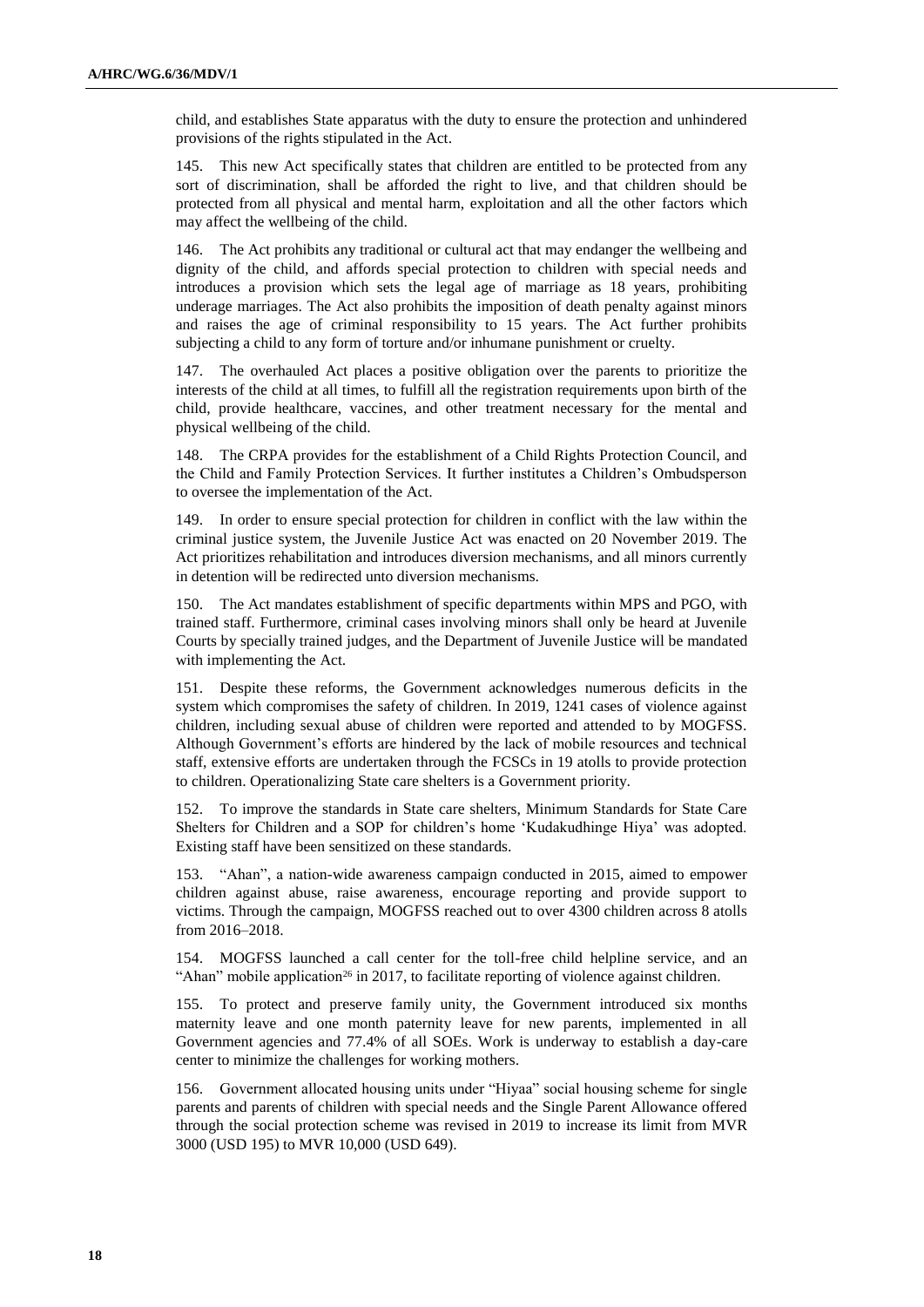#### **J. Persons with disabilities**

#### **Recommendation: 141.117, 141.118, 141.119, 141.120, 141.121**

157. Under the SAP, numerous policies have been identified to increase the employability of and physical accessibility for PWDs, enhance their accessibility to medical treatments, and strengthen the social protection programs.

158. The Constitution ensures special assistance to elderly and disadvantaged people from the family, community and State, and emphasizes the principle of non-discrimination based on mental or physical disability.

159. The Disability Act<sup>27</sup> established a Disability Council, which is mandated to oversee the implementation of its provisions. Currently, efforts are underway to strengthen enforcement of the Act and review the structure of the Council.

160. In the absence of primary data indicating the types and geographical distribution of PWDs in Maldives, stakeholder institutions are unable to effectively devise and conduct skills and other development programs in a timely manner. The current register of PWDs maintained by NSPA is incomplete and burdensome, as it places the onus on PWDs to get registered through voluntary initiation. SAP includes the development of a National Registry of PWDs by 2023. MOGFSS is also formulating a classification guideline in relation to PWDs. Upon completion of these instruments, stakeholders would be able to better attend to the needs of PWDs country wide.

161. Physical access to buildings and centralized healthcare continue to be a challenge for PWDs. The Building Code adopted in 2019 mandates all public service buildings to designate access routes for PWDs requiring wheelchair access.

162. Currently, a monthly allowance of MVR 2000 (USD 130) is given to all PWDs registered with NSPA. By 2018, 7771 PWDs were registered to receive the allowance across Maldives. To ensure consistency in determining eligibility for the stated allowance, NSPA is in the process of finalizing the Guideline on Disability Identification and Certification. NSPA also launched a new social protection program to expand the insurance to cover therapeutic services obtained by PWDs.

163. In 2017, Government launched "Equal Opportunity to Everyone Policy" declaring 157 job opportunities for PWDs. 260 PWDs were afforded employment from SOEs in 2018. Till date, 273 PWDs are still employed and two are in paid internships facilitated by MOGFSS. MOGFSS continues to facilitate PWDs in seeking job opportunities.

164. "Redhan Exhibition" and "Riveli Exhibition" were conducted by MOGFSS in 2016 and 2019 respectively, to afford a platform exclusive for PWDs to showcase their talent. The exhibitions were declared a success with more than 60 PWDs participating in the exhibition in 2019. Further, Maldives Polytechnic also pioneered vocational training programs for individuals with hearing impairment in 2019.

### **K. Migrants**

#### **Recommendation: 141.71, 141.122, 141.123, 141.124, 141.125, 143.1, 143.2, 143.3, 143.4, 143.5, 143.6, 143.7, 143.8, 143.9, 143.21, 143.22, 143.23, 143.70, 143.69**

165. Regulating the migrant labor population remains a major challenge. A skills mismatch in the labor market has amplified the need for migrant workers. Population projections predict a rise in the number of foreign resident population to approximately 32% by 2020.<sup>28</sup>

166. Maldives has been party to all eight fundamental conventions of International Labor Organization since January 2013, and the Employment Act<sup>29</sup> continues to govern all facets relating to employment. All workers within the Maldivian jurisdiction may seek legal redress relating to employment disputes through LRA and the Employment Tribunal.

167. Fifth Amendment to the Employment Act<sup>30</sup> entails specific provisions empowering MED to impose administrative measures against employers violating requirements to pay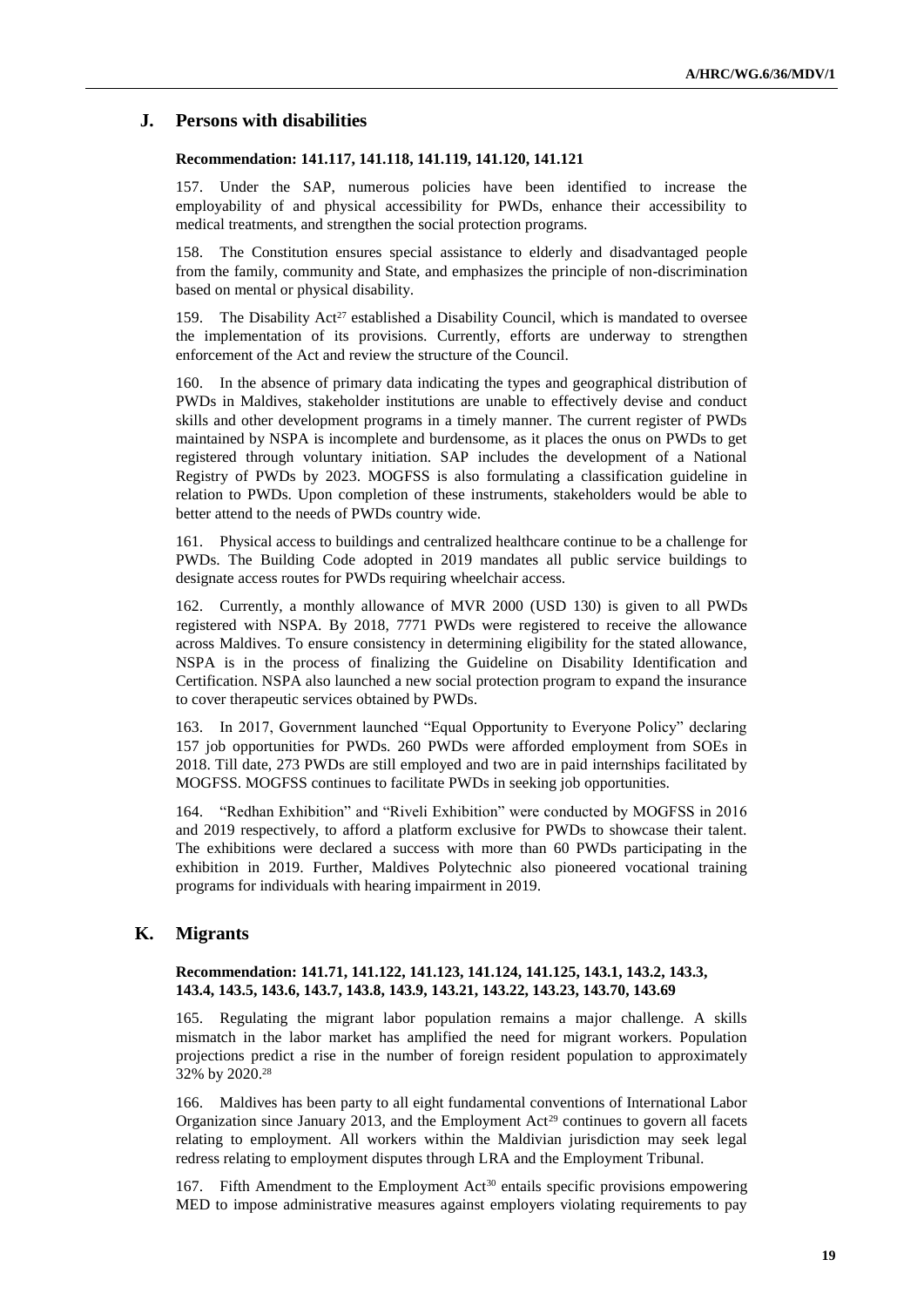salaries, allowances and other emoluments to migrant workers. With the enactment of the Income Tax Act in 2019, remittance tax requirement has now been repealed.

168. A revised Employment Agency Regulation was enacted in July 2019. It mandates employment agencies to establish service outlets accessible to the public, obligates recruitment of migrant workers through registered and regulated employment agencies in source countries, and affords authority to MED to blacklist agencies in contravention of the Employment Act and anti-human trafficking laws.

169. Efforts are underway to review the Employment Act, Foreign Employment Regulation, Employment Approval Policy and corresponding procedures to streamline the rights and responsibilities relating to migrant workers. Further, work is underway to develop a Standard for migrant workers' accommodation. In mid-2019, LRA established an online portal to facilitate local councils in maintaining a registry of expatriates.

170. In previous years, stakeholder agencies failed to identify the underlying issues in this sector and strengthening the policies relating to migrant worker population in Maldives lacked prioritization at a national level. Lack of institutional coordination and coherent effort by Government agencies in the past, has exacerbated the situation.

171. However, the current Government is committed to identifying the root causes and implementing consolidated efforts to address this issue.

172. In that regard, a National Task Force on Issues Related to Migrant Workers was established on 17 September 2019, to formulate policy on all issues relating to migrant workers. A Regularization Program was initiated in September 2019 for a period of one year. The Program entails legalizing undocumented workers, ensuring their access to services, reintegration with new employers and, contrary to the Voluntary Repatriation Program that was in place previously, allows their free repatriation to respective countries without penalization. By December 2019, 14056 migrant workers had requested for registration through the program. Registration cards are being issued through this program prior to completion of the verification process, to facilitate access to services, such as healthcare. This mechanism remedies a fundamental flaw in the system that prevents undocumented workers from receiving healthcare services.

173. The Government is considering its position on recommendations 143.1, 143.2, 143.3, 143.4, 143.5, 143.6, 143.7, 143.8, 143.9, 143.21, 143.22, 143.23 and 143.70.

### **L. Human trafficking**

#### **Recommendation: 141.66, 141.67, 141.68, 141.69, 141.70, 141.72, 143.19, 143.22**

174. Maldives acceded to the Trafficking in Persons Protocol to the UN Convention against Transnational Organized Crime on 14 September 2016. Following the enactment of the Anti-Human Trafficking Act, the National Steering Committee on Human Trafficking was established in 2016. The Committee held regular meetings until 2017, when lack of commitment, staff shortages and issues of the composition resulted in a lapse in the workings of the Committee. As a result, the Committee was defunct until it was reconstituted and reconvened in 2019.

175. The Committee formulated a National Anti-Human Trafficking Action Plan, and to monitor its implementation, a multi-sectoral technical level committee was convened early in 2016. The Committee adopted and published the Victim Identification Guidelines in February 2016 and initiated a number of awareness programs during this period. A National Victim Support Hotline was established and promotional activities were conducted to facilitate reporting victims of trafficking and child labor.

176. In order to enhance monitoring and data collection, MPS developed a case management system in 2017 and integrated it into the MPS information system in 2018. Maldives Immigration continues to implement a mandatory training on anti-human trafficking module for all new recruits.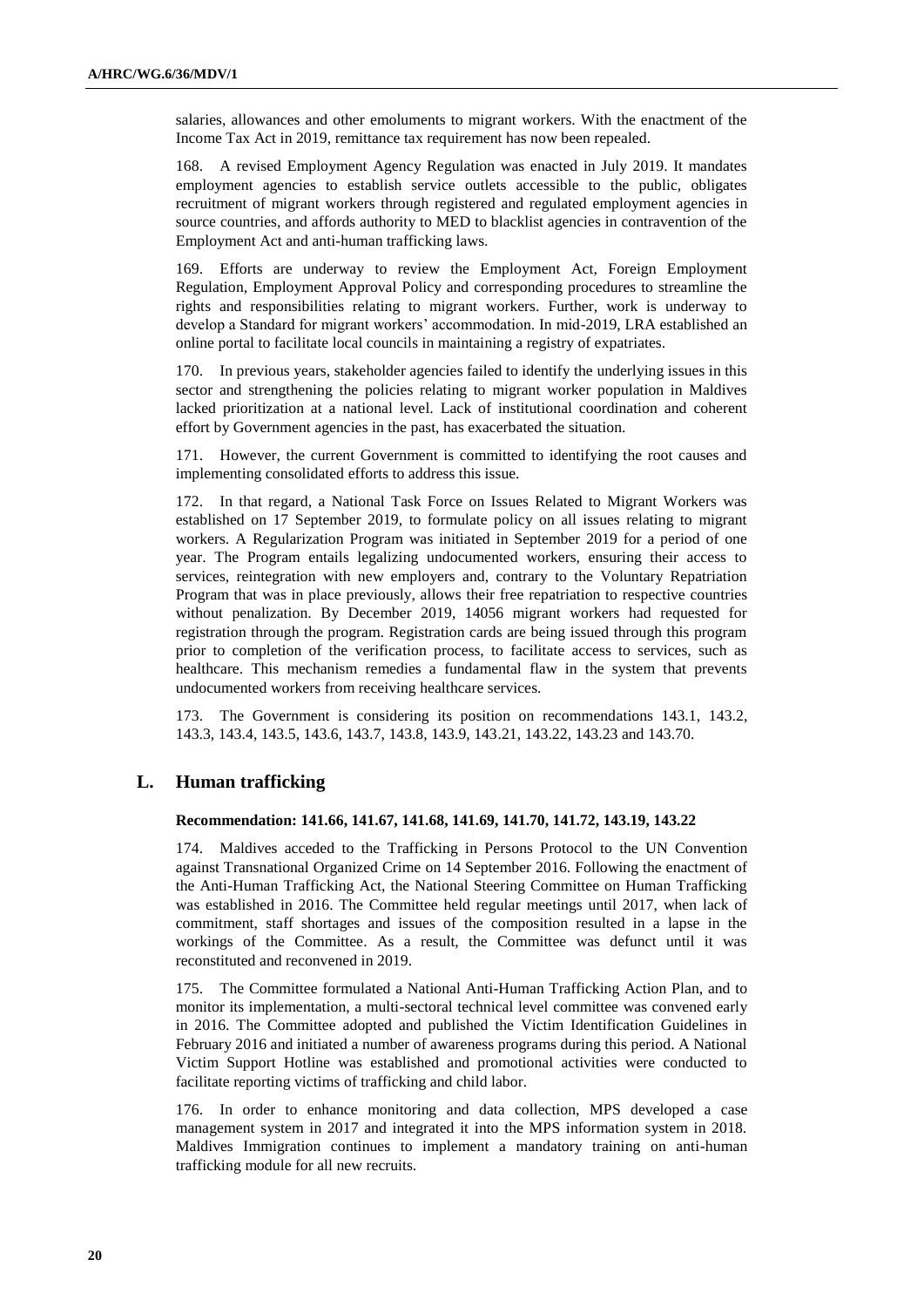177. Charges were raised for the first time under the Anti-Human Trafficking Act against 3 individuals in 2016 which resulted in a conviction of sex trafficking. In 2019, Maldives Immigration forwarded 27 cases of suspected fraudulent recruitment and human trafficking to MPS for further investigation and charges were raised against 4 individuals, with their trials ongoing. On 19 February 2019, 24 recruitment companies were blacklisted on the Expat Online System. MED has since ceased provision of all administrative services to these companies.

178. Lack of technical expertise in investigation, prosecution and within the judiciary continue to impede successful prosecutions. Limited availability of translators, lack of legal representation in courts and delay in prosecution, results in infringement of victims' rights. Budgetary constraints, the absence of a permanent shelter and victim support also pose obstacles to effective combatting of human trafficking.

179. Efforts are underway to enact necessary legislative amendments to align the definition of human trafficking with the UN Trafficking in Persons Protocol, and revise the composition of the National Steering Committee on Human Trafficking. The Regularization Program initiated for migrant workers in September 2019 allows the Government to identify and attend to victims of human trafficking. As such, 2 victims who were housed in a temporary shelter have now been allocated to new employers and reintegrated into the society.

# **IV. Challenges to development**

# **A. Drugs and drug related crimes**

#### **Recommendation: 141.99**

180. From 2016–2018, 6643 cases of drug related crimes<sup>31</sup> were lodged at law enforcement authorities, and in 2018, 1043 people were detained for drug related crimes.<sup>32</sup> 15% of cases reported to MPS during this period relates specifically to drugs, excluding the crimes committed under its influence. Prevalence of substance abuse within the community is an obstacle to the Maldivian youth and labor force.

181. Overarching objectives of the Government in tackling the issue of drugs and violence hinges on holistic and effective rehabilitation, and reintegration of affected individuals. In that regard, NDA provides detoxification programs, residential and semiresidential treatment programs, Methadone Maintenance treatment, and community treatment programs. From 2016-2019, 1574 individuals successfully completed the treatment programs, and 2602 individuals received drug education, awareness and information on drug treatment services through targeted intervention programs. The successful completions, however, reflect a small proportion of those who are affected.

182. Rehabilitation programs for drug users are conducted in prisons to extend psychological support, instill life skills and prevent repeated offending. Since 2018, NDA has conducted special programs in collaboration with Juvenile Justice Unit, to address minors who are victims of drug abuse. By 2019, NDA extended its services to 14 minors.

183. Effective provision of rehabilitative services at NDA and within prisons, are hindered by severe deficiency in infrastructural resources, shortage of trained technical staff and lack of monitoring mechanisms within the system.

184. To remedy infrastructural limitations, three Drug Detoxification and Community Treatment Centers were established in different regions of Maldives during 2019, and finances have now been allocated to build a rehabilitation facility exclusively for women. Efforts are also underway to develop customized drug treatment programs to cater for juvenile drug users, and facilitate arrangements to seek rehabilitation services from overseas centers. SAP aims to conduct a comprehensive gap analysis of the preventive mechanisms in place, and introduce all-encompassing preventive programs throughout Maldives.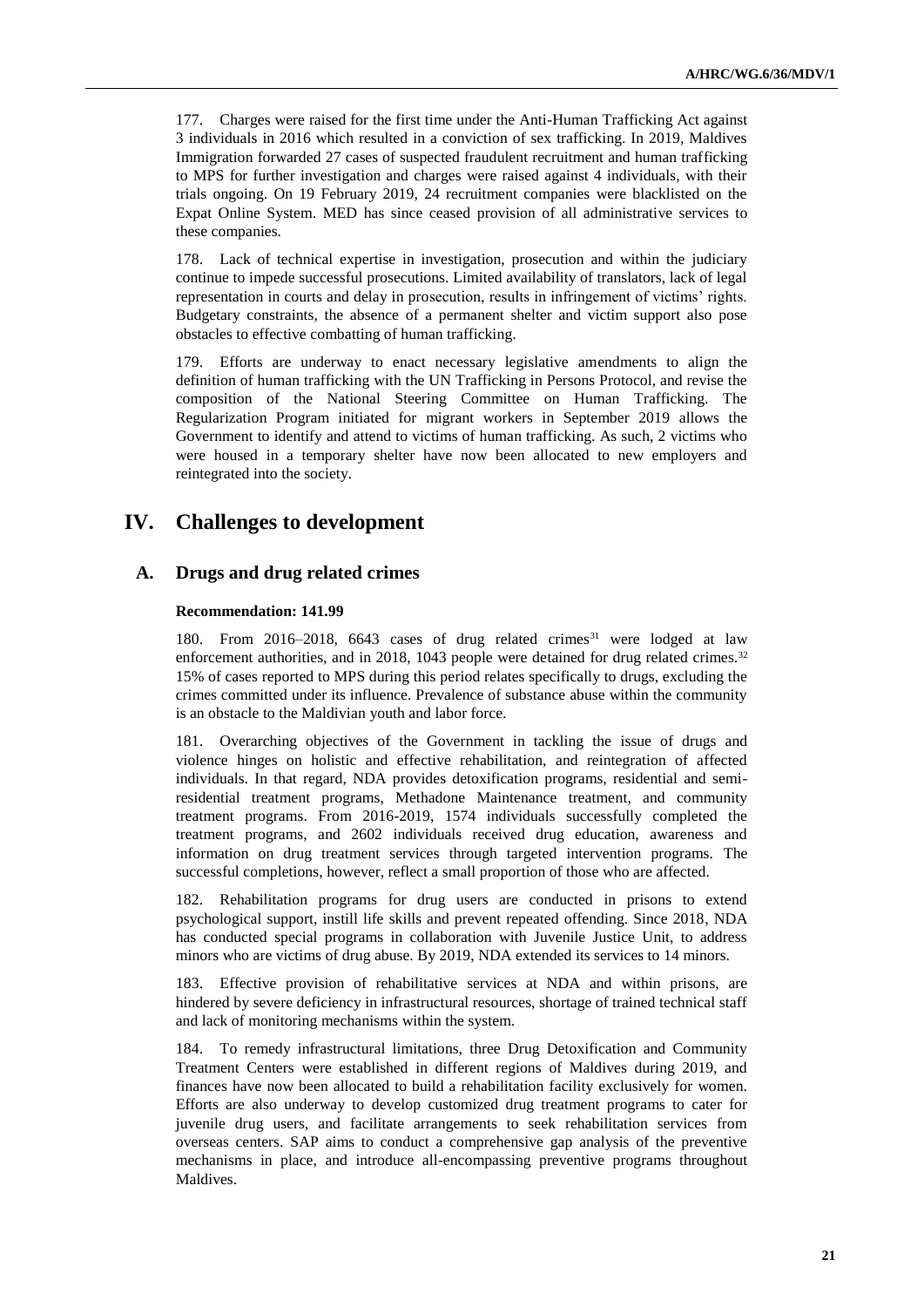# **B. Capacity constraints**

### **Recommendation: 141.8, 141.9, 141.10, 141.11, 141.12, 141.13, 141.14, 141.15, 141.97**

185. Deficiency in trained human resources constitutes a primary concern across all sectors in Maldives. For instance, lack of trained local doctors compels the Maldivian health sector to depend on foreign professionals. A high turnover especially within the healthcare system often compromises the quality of service and hinder continuity in service provision. Similarly, there is a dire need for qualified social protection workers throughout the country. Education sector also indicates the demand for trained academics and professionals, specifically to cater the needs of children with special needs. Likewise, law enforcement agencies and the judiciary require trainings and sensitization to issues relating to human rights and emerging dialogues in the field. There is an urgent need to devise a human development plan to enhance human resource capacity in Maldives.

186. MOHE has recently conducted a Training Needs Analysis across Maldives, and a Skill Development Unit has been established within MED. Efforts are also underway to provide training opportunities for social workers, with a special focus on understaffed FCSCs based in the islands.

187. Strategic Action Plan 2019-2024 of MPS<sup>33</sup> purports to re-establish the institution through rights-based policing, and has prioritized the provision of training on ethics and human rights to all officers across the institution. HRCM has worked with curriculum developers to strengthen human rights education in schools, conducts awareness activities through Human Rights Clubs and in its capacity as the NPM, conducted 3 sessions in 2019, where 85 prison officers were sensitized on CAT requirements and the Mandela Rules.

188. SAP recognizes human resource development as a key policy across all sectors, implementation of which will ensure long-term solutions in sourcing human resources.

# **C. Emerging issues**

189. Maldives' heavy reliance on tourism and densely populated capital region with centrally based critical infrastructure requires the country to be vigilant on potential acts of terrorism. The past administrations, having constantly denied the presence of violent extremism had indirectly contributed to its further manifestation. In contrast, the current Government is the first to publicly acknowledge the presence of violent extremism, and disclosed the full extent of its manifestation.

190. The Government is committed to combatting violent extremism and radicalization. The Government's primary aim, is to foster a national dialogue on this issue and most importantly, protect the rights of the vulnerable groups in danger due to extremist practices. A subcommittee of the National Security Council was convened by President Solih, to identify and implement timely measures to this effect.

191. The significant amendment to the Prevention of Terrorism Act on 10 October 2019 implements recommendations in UN Security Council Resolutions and demarcates institutional roles in combatting terrorism. Pursuant to the Act, the President's Office has also published the list of organizations which are designated as terrorist groups on 19 September 2019.

192. The National Counter Terrorism Centre is working on adopting a multi-sectoral National Action Plan on Prevention and Countering Violent Extremism. SOPs have also been developed to raise awareness on these issues at island level.

# **V. Conclusion**

193. When Maldives was reviewed under the second cycle of UPR in 2015, it committed to a number of positive actions, a good percentage of which has been achieved in the past year.